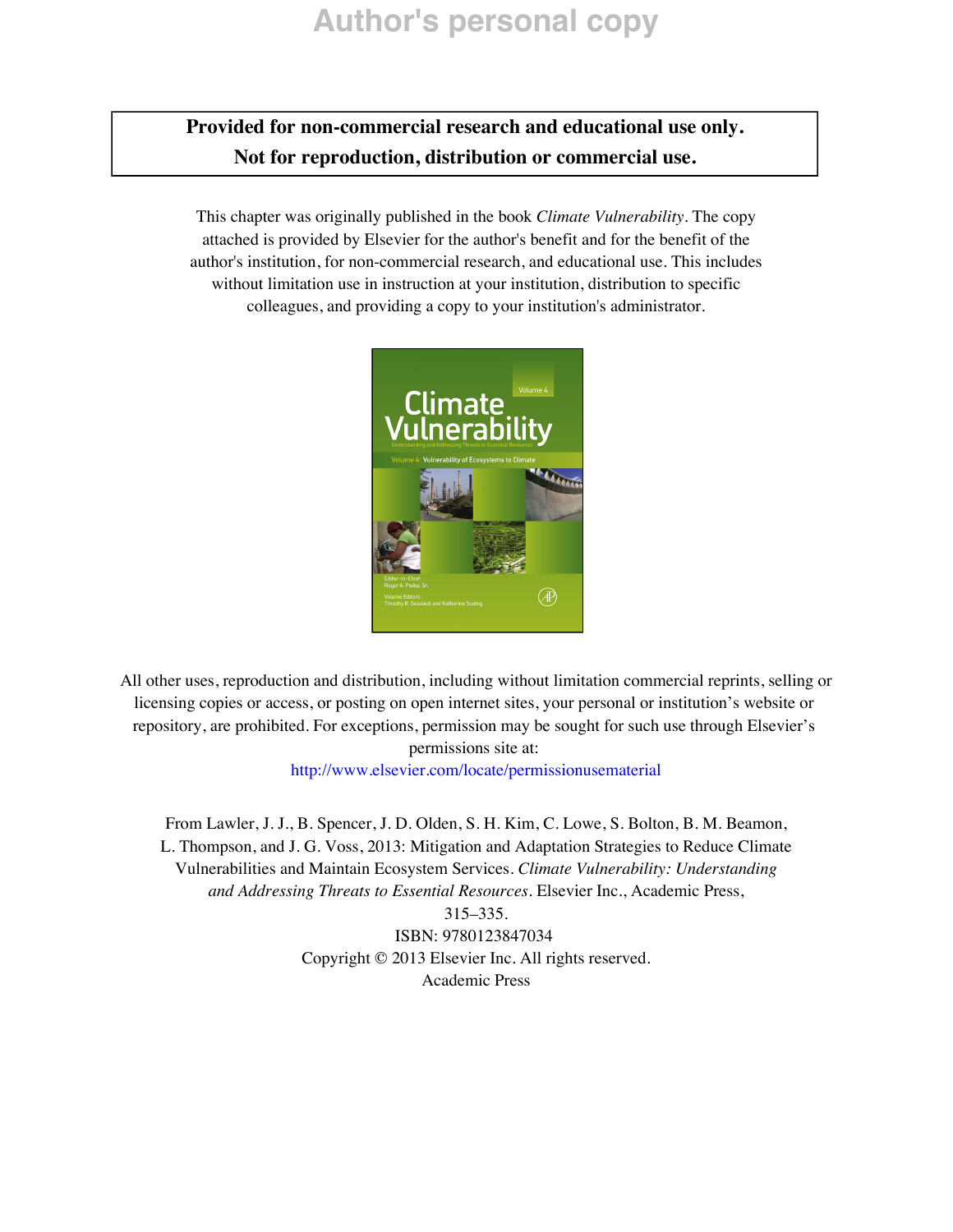JJ Lawler, B Spencer, JD Olden, S-H Kim, C Lowe, S Bolton, BM Beamon, L Thompson, and JG Voss, University of Washington, Seattle, WA, USA

 $\odot$  2013 Elsevier Inc. All rights reserved.

| 4.25.1                        | <b>Introduction</b>                                                               | 316 |  |
|-------------------------------|-----------------------------------------------------------------------------------|-----|--|
| 4.25.2                        | <b>Mitigation</b>                                                                 | 317 |  |
| 4.25.2.1                      | Transportation                                                                    | 317 |  |
| 4.25.2.1.1                    | <b>Vehicle Efficiency</b>                                                         | 318 |  |
| 4.25.2.1.2                    | Modes of Transport                                                                | 318 |  |
| 4.25.2.1.3                    | <b>Transportation Demand</b>                                                      | 318 |  |
| 4.25.2.1.4                    | <b>Barriers and Opportunities</b>                                                 | 318 |  |
| 4.25.2.2                      | <b>Shelter</b>                                                                    | 318 |  |
| 4.25.2.2.1                    | <b>Carbon-Conscious Materials</b>                                                 | 319 |  |
| 4.25.2.2.2                    | <b>Regenerative Buildings</b>                                                     | 319 |  |
| 4.25.2.2.3                    | <b>Compact Communities/Integrated Landscapes</b>                                  | 319 |  |
| 4.25.2.2.4                    | Barriers and Opportunities for Housing Mitigation Strategies                      | 320 |  |
| 4.25.2.3                      | Food                                                                              | 320 |  |
| 4.25.2.3.1                    | Soil Carbon Sequestration by Soil Organic Carbon Management                       | 320 |  |
| 4.25.2.3.2                    | Reduction of GHG Emissions Associated with Livestock Production Systems           | 320 |  |
| 4.25.2.3.3                    | <b>Diet</b>                                                                       | 321 |  |
| 4.25.2.4                      | Energy                                                                            | 321 |  |
| 4.25.2.4.1                    | <b>Energy Consumption</b>                                                         | 321 |  |
| 4.25.2.4.2                    | <b>Energy Production</b>                                                          | 321 |  |
| 4.25.2.5                      | <b>Carbon Sequestration and Geoengineering</b>                                    | 322 |  |
| 4.25.2.5.1                    | <b>Forest Protection Reforestation</b>                                            | 322 |  |
| 4.25.2.5.2                    | Other Forms of Carbon Capture                                                     | 323 |  |
| 4.25.2.5.3                    | Geoengineering                                                                    | 323 |  |
| 4.25.3                        | <b>Adaptation</b>                                                                 | 323 |  |
| 4.25.3.1                      | <b>General Concepts and Strategies</b>                                            | 323 |  |
| 4.25.3.1.1                    | Spatial and Temporal Scale                                                        | 323 |  |
| 4.25.3.1.2                    | <b>Environmental Justice</b>                                                      | 324 |  |
| 4.25.3.1.3                    | Coordination and Cooperation                                                      | 324 |  |
| 4.25.3.1.4                    | Resistance, Resilience, and Transition                                            | 324 |  |
| 4.25.3.1.5                    | Adaptive Management                                                               | 324 |  |
| 4.25.3.1.6                    | Increasing Diversity and Reducing Threats                                         | 325 |  |
| 4.25.3.1.7                    | <b>Assisted Colonization</b>                                                      | 325 |  |
| 4.25.3.2                      | <b>Freshwater Systems</b>                                                         | 325 |  |
| 4.25.3.2.1                    | Ecological Water Management                                                       | 325 |  |
| 4.25.3.2.2                    | Connectivity                                                                      | 326 |  |
| 4.25.3.2.3                    | <b>Freshwater Protected Areas</b>                                                 | 326 |  |
| 4.25.3.2.4                    | Restoration of Riparian Vegetation                                                | 326 |  |
| 4.25.3.3                      | <b>Terrestrial Systems</b>                                                        | 327 |  |
| 4.25.3.3.1                    | Protected Lands and Conservation Planning                                         | 327 |  |
| 4.25.3.3.2                    | Connectivity                                                                      | 327 |  |
| 4.25.3.3.3                    | Species- and Ecosystem-Specific Strategies                                        | 328 |  |
| 4.25.3.4                      | <b>Coastal Systems</b>                                                            | 328 |  |
| 4.25.3.4.1                    | Protection and Restoration                                                        | 328 |  |
| 4.25.3.4.2                    | <b>Transition and Migration</b>                                                   | 329 |  |
| 4.25.3.5                      | <b>Human-Dominated Systems</b>                                                    | 329 |  |
| 4.25.3.5.1                    | <b>Built Environments</b>                                                         | 329 |  |
| 4.25.3.5.2                    | <b>Agricultural Systems</b>                                                       | 330 |  |
| 4.25.3.5.3                    | <b>Managed Aquatic Systems</b>                                                    | 331 |  |
| 4.25.4                        | Social Considerations in Planning for Mitigation and Adaptation to Climate Change | 332 |  |
| <b>Acknowledgments</b><br>333 |                                                                                   |     |  |
| <b>References</b>             |                                                                                   | 333 |  |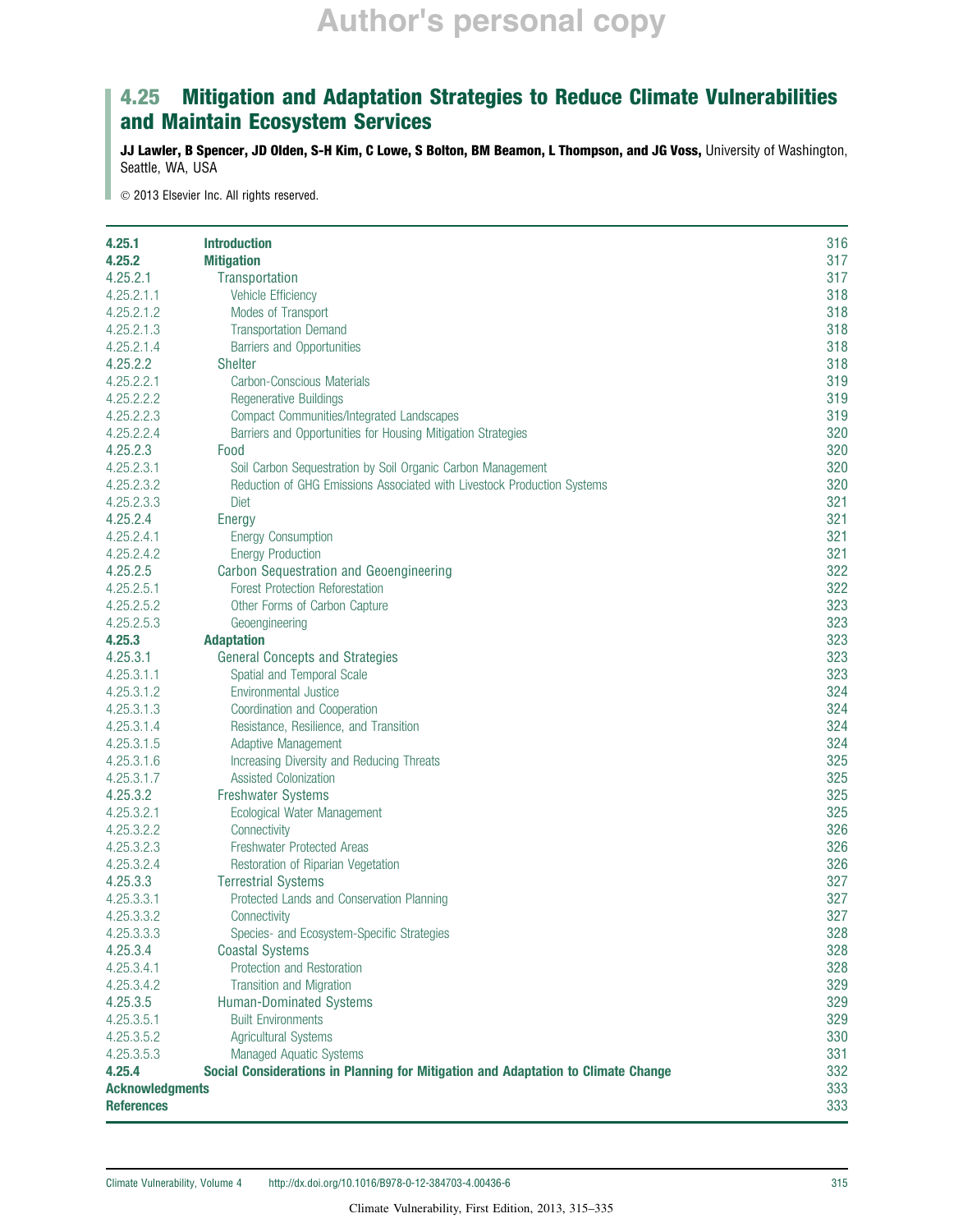# **Author's personal copy**

## 316 Mitigation and Adaptation Strategies to Reduce Climate Vulnerabilities and Maintain Ecosystem Services

#### **Glossary**

Adaptation Adjustment in natural or human systems in response to actual or expected climatic stimuli or their effects, which moderates harm or exploits beneficial opportunities. Various types of adaptation can be distinguished, including anticipatory and reactive adaptation, private and public adaptation, and autonomous and planned adaptation (IPCC 2001).

Climate change A significant and lasting change in the statistical distribution of weather patterns over periods ranging from decades to millions of years. We focus largely on changes in temperature and precipitation, as they are changing in many regions and have direct impacts on ecosystems and human well-being.

Mitigation Actions that reduce the effects of humans on the climate.

Resilience Amount of change a system can undergo without changing state (IPCC 2001).

Sensitivity It is the degree to which a system is affected, either adversely or beneficially, by climate-related stimuli. The effect may be direct (e.g., a change in crop yield in response to a change in the mean, range, or variability of temperature) or indirect (e.g., damages caused by an increase in the frequency of coastal flooding due to sealevel rise) (IPCC 2001).

Vulnerability The degree to which a system is susceptible to, or unable to cope with, adverse effects of climate change, including climate variability and extremes. Vulnerability is a function of the character, magnitude, and rate of climate variation to which a system is exposed, its sensitivity, and its adaptive capacity (IPCC 2001).

## 4.25.1 Introduction

Virtually all regions of the earth are experiencing rapid changes in temperature, precipitation, and/or other aspects of climate. Human-caused changes in the earth's climate are greatly altering ecological systems, with consequences for human well-being. For example, recent studies have documented shifts in the distribution of plants and animals, advances in the timing of key ecological processes, and extinctions of wildlife populations and species that are likely linked to recent increases in temperature (Parmesan 2006). Such changes are creating regional combinations of environmental conditions that, within the next 50–100 years, may have no current-day

analog. The resulting changes in ecosystem function will undoubtedly affect the provision of ecosystem services for human communities.

Maintaining or increasing ecosystem services into the future will require integrating adaptation strategies (actions that help human and natural systems accommodate changes) and mitigation strategies (actions that reduce anthropogenic influences on climate) (Figure 1). Mitigation strategies are those that reduce the magnitude of climate change that will occur. The vast majority of these strategies involve either reducing greenhouse gas (GHG) emissions or sequestering carbon, although they can address any human climate forcing. By contrast, adaptation can be defined as



Figure 1 Conceptual diagram of vulnerability, mitigation, and adaptation options associated with climate change. Source: IPCC, 2001: Climate Change 2001: Impacts, Adaptation, and Vulnerability. Contribution of Working Group II to the Third Assessment Report of the Intergovernmental Panel on Climate Change. Cambridge University Press.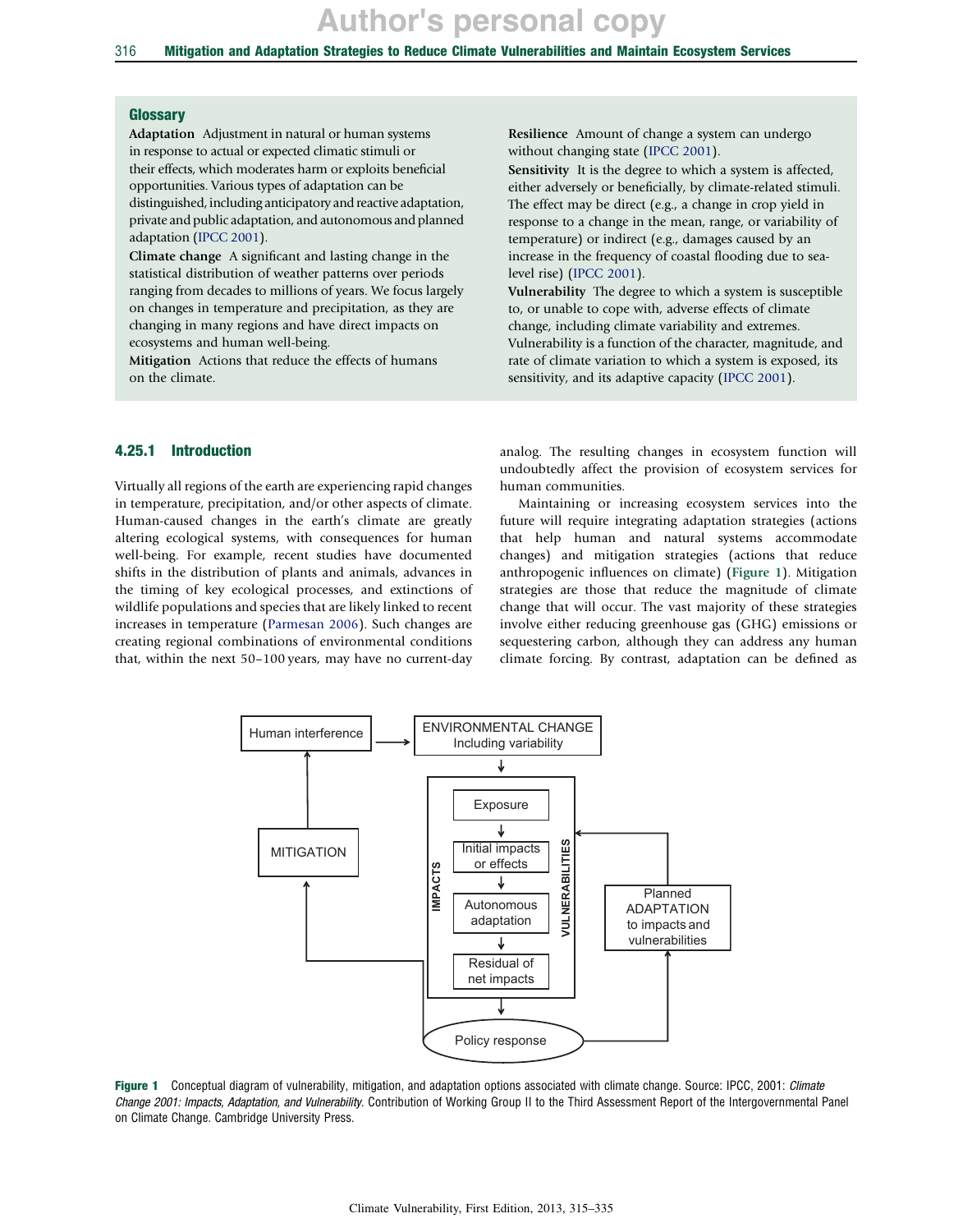| Sector               | <b>Mitigation strategies</b>     | <b>Barriers to implementation</b>         |
|----------------------|----------------------------------|-------------------------------------------|
| Transportation       | Walkable and bikable communities | Lack of safe bike paths                   |
|                      | Increased vehicle efficiency     | Political lobbying of car industry        |
|                      |                                  | Lack of public transportation             |
|                      |                                  | Poorly designed communities (sprawl)      |
|                      |                                  | Cultural values                           |
| Shelter              | Alternative building materials   | Lack of incentives                        |
|                      | Passive solar heating            | Restrictive building codes                |
|                      | Daylighting                      | Cost of alternative materials             |
| Food                 | Changes in diet                  | Cultural values                           |
|                      | Increased soil organic matter    | Mass media                                |
|                      |                                  | Demand for low-price food                 |
| Energy               | Renewable sources                | Cost of new technologies                  |
|                      | Reduced consumption              | Political lobbying of the energy industry |
| Carbon sequestration | Reforestation                    | Subsidized clear cutting                  |
|                      | Reduced deforestation            |                                           |

Table 1 Examples of mitigation strategies aimed at reducing GHG emissions or, in the case of the last category, sequestering carbon to reduce  $CO<sub>2</sub>$  concentrations in the atmosphere

alterations to human or natural systems that are designed to reduce the negative impacts of – or exploit the opportunities created by – climate change (IPCC 2007a). Adaptation strategies are much more varied than mitigation strategies, as they are more often specific to particular systems or locations.

Mitigation and adaptation strategies designed to address changes in climate may have additional positive or negative effects on ecosystem functioning, ecosystem services, and human well-being. For example, replacing fossil fuels with renewable energy sources reduces GHG emissions while simultaneously reducing air pollution, acid rain, and smog, as well as asthma and respiratory ailments of humans. Conversely, coastal armoring, the building of seawalls, breakwaters, and jetties, may reduce damage to built structures from the combined effects of sea-level rise and storm surges but such actions can negatively affect coastal ecosystems.

In this chapter, we provide an overview of what will likely be some of the most effective and most important mitigation and adaptation strategies for addressing changes to the climate system stemming from increased GHG emissions. We attempt to cover the entire spectrum of life, from plants and animals to humans, as well as the geophysical properties of our planet that support these organisms. In relation to human populations, we focus primarily on human health as an index of well-being. We also introduce concepts of climate justice. Many of our examples are taken from the United States, although we also include other regions of the world in our analysis as appropriate. We discuss various ways in which mitigation and adaptation strategies can help reduce the magnitude and the impacts of the changes we are likely to experience, as well as improve human health and directly or indirectly affect ecosystem functions and services. Finally, although our analysis sets priorities and orders of importance for an ideal world unimpeded by political considerations, cultural differences, or economic limitations, we include a discussion of the social considerations that we believe must be incorporated into the development and application of mitigation or adaptation strategies.

## 4.25.2 Mitigation

In the following sections, we briefly discuss what will likely be some of the most effective mitigation strategies for addressing climate change, largely focusing on strategies to reduce  $CO<sub>2</sub>$ and other GHG emissions (Table 1). We have grouped these strategies into five categories: transportation, shelter, food, energy, and carbon storage and bioengineering. Although we focus on mitigation strategies that will reduce the magnitude of future climatic changes, we also discuss how these strategies can improve ecosystem functioning and, in some cases, human health.

## 4.25.2.1 Transportation

Transportation, the movement of people and goods, significantly impacts climate through the emission of GHGs. In 2004, transportation accounted for 23% of the world's energy-related GHG emissions and road transportation represented 74% of the total carbon dioxide  $(CO<sub>2</sub>)$  emissions from transportation (IPCC 2007b). In addition to being a major source of emissions, transportation also significantly affects ecosystem functions and services. Pollution from vehicles affects ecosystem services such as clean air and water directly, and indirectly through impacts on the plants and animals that regulate ecosystem function. As species are lost from or move into ecosystems the functioning of those systems can change, resulting in altered ecosystem services. Human health is likewise affected by pollution from vehicles (e.g., through chronic lung disease). Transportation networks and moving vehicles also fragment landscapes, reducing the flows of energy and biota resulting in isolated populations and potentially making these populations vulnerable to extirpation and impairing ecosystem functions.

Mitigation strategies that address transportation can be placed into three basic categories: those that increase the efficiency of particular transportation approaches, those that result in a shift in the mode of transportation, and those that reduce the amount of transportation that is needed. Here, we briefly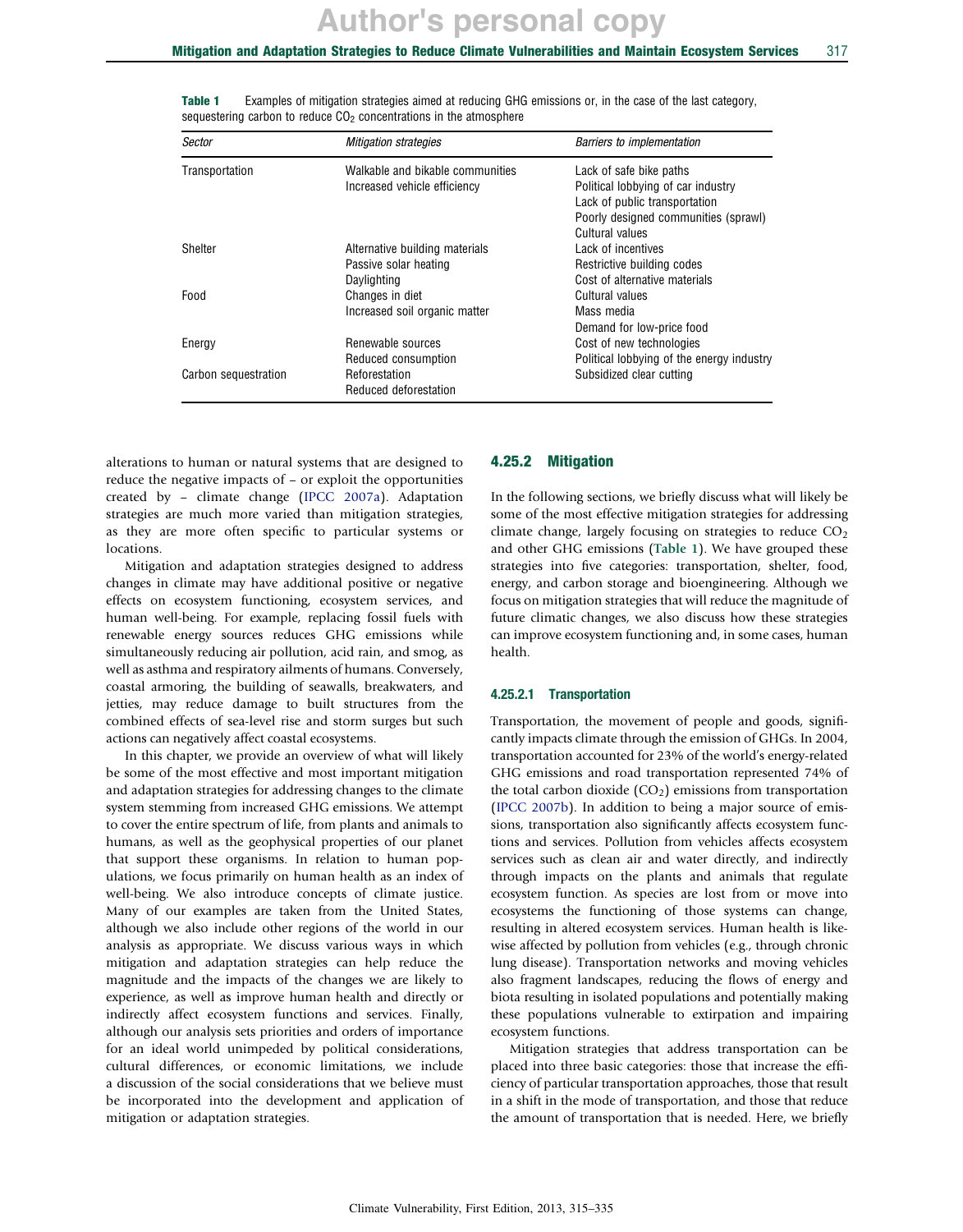summarize some of the most important mitigation strategies for each category.

4.25.2.1.1 Vehicle Efficiency

A large reduction in GHG emissions can be accomplished by increasing the fuel efficiency of vehicles. For example, increasing the efficiency of light-duty vehicles (cars and small trucks) has the potential to reduce their carbon emissions by up to 50% by 2030 (IPCC 2007b). Such efficiencies can be attained by a combination of reducing vehicle weights, increasing aerodynamics, increasing engine efficiency (particularly diesel engine efficiency), and increasing the use of biofuels and electric and hybrid vehicles. In 2006, the International Energy Association projected that the proportion of transportation energy supplied by biofuels could be increased to 10% (IEA 2006a). Although there is good evidence of successful biofuel markets and programs (e.g., ethanol from sugarcane in Brazil, Goldemberg 2007), there are also negative consequences of increased biofuel production for biodiversity and carbon storage (Fargione et al. 2008; Fletcher et al. 2010). One opportunity for transportation mitigation strategy is the promotion of behavioral changes of drivers. Efficiency of road vehicles could be improved by 5–20% by changes in driving styles, improved maintenance, more efficient tires, reduced idling, and traffic design and maintenance (IPCC 2007b).

## 4.25.2.1.2 Modes of Transport

A second approach to reducing emissions and many of the other effects of transportation involves changing the ways in which people and goods are moved. One such approach is to increase the use of public and human-powered transportation. Increasing the amount of walking, biking, and use of public transit will depend largely on the available infrastructure and the capacity to provide it. Supporting the development of 'walkable' cities and neighborhoods, bike-friendly roadways and bike paths, carpooling and car-sharing programs, and efficient and safe mass transit are all approaches for shifting the mode of urban transport.

Present transportation alternatives vary by country, with Europe, Japan, and many developing countries having the highest levels of public transportation use, and the United States having the greatest use of personal automobiles. In some developing countries, such as Vietnam or China, personal automobile use is a recent phenomenon, and personal motorized transport is a high aspiration because it conveys increased social status. This disparity in the historical development of the transportation sector will mean that mitigation strategies, barriers, and solutions will have to be location specific and may be dynamic over time.

In addition to the reduction in emissions and the other environmental benefits of shifts to more human-powered transportation, such changes also have clear human health benefits resulting from increased exercise, weight management, and decreases in air pollution (Nemet et al. 2010). Simultaneously improving the quality of public transport and leapfrogging transport-intensive stages of economic growth is needed in many countries to increase higher levels of mass transit use and human-powered transportation (Wright and Fulton 2005). Further reductions in emissions can be made by changing modes of transport for other transportation such as moving more freight by train and ship and less by truck.

## 4.25.2.1.3 Transportation Demand

The third way to reduce transportation-related GHG emissions is to reduce the amount of transportation that is needed. Decreasing the demand for transportation largely involves changes in human behavior, urban and landscape planning, and changes in technology. Sprawling, low-density urban neighborhoods, such as those found in the United States, perpetuate automobile dependency and transform ecologically functional landscapes into subdivisions. Compact, highdensity communities with local urban centers allow residents to work and live in close proximity, and help build social capital among residents and protect natural areas. In conjunction with human-centered transportation infrastructure such as sidewalks, bike lanes, and public transportation, compact neighborhoods reduce car dependency while simultaneously improving the physical fitness of residents. Public green space and urban forests sequester carbon while improving air quality and mental well-being. Increased vegetation, shade trees, and less asphalt combat urban heat-island effects and reduce energy demand for cooling buildings.

Advances in communication technologies also have the potential to reduce the need for transportation. The Internet, online meeting, document sharing, and conference tools have led to an increase in telecommuting and web-based meetings. Similarly, online meetings have begun to replace some inperson meetings and have the potential to dramatically reduce air travel, which can account for a significant portion of an individual's carbon footprint (Fox et al. 2009).

## 4.25.2.1.4 Barriers and Opportunities

The most significant barriers to implementing mitigation strategies in the transportation sector are long-established personal transportation behaviors and the lack of government interest or capacity to invest in new technologies. Changing the way and the amount that people move around will be very difficult. In the United States and elsewhere, people's relationships with the automobile involve issues of convenience, independence, safety, and social status. Changing these relationships will involve making forms of public transportation more convenient, more effective, and more appealing. Rising fuel costs and commute times may provide some opportunity for implementing transportation-based mitigation strategies. Failing automobile industries and economic crises may provide another. Similar to the projects undertaken by the Civilian Conservation Corps in the United States in the depression of the 1930s, modern-day work relief programs could be used to transform transportation systems. Short of such crises, major changes in transportation will take a combination of regulatory action, education, and incentive programs.

## 4.25.2.2 Shelter

Housing is one of the most idiosyncratic and regionally variable aspects of human culture. The design of structures is dependent on local climate, land access, available materials, and regional architectural histories. Much of the recent human-caused change in climate stems, in large part, from the way we design, construct,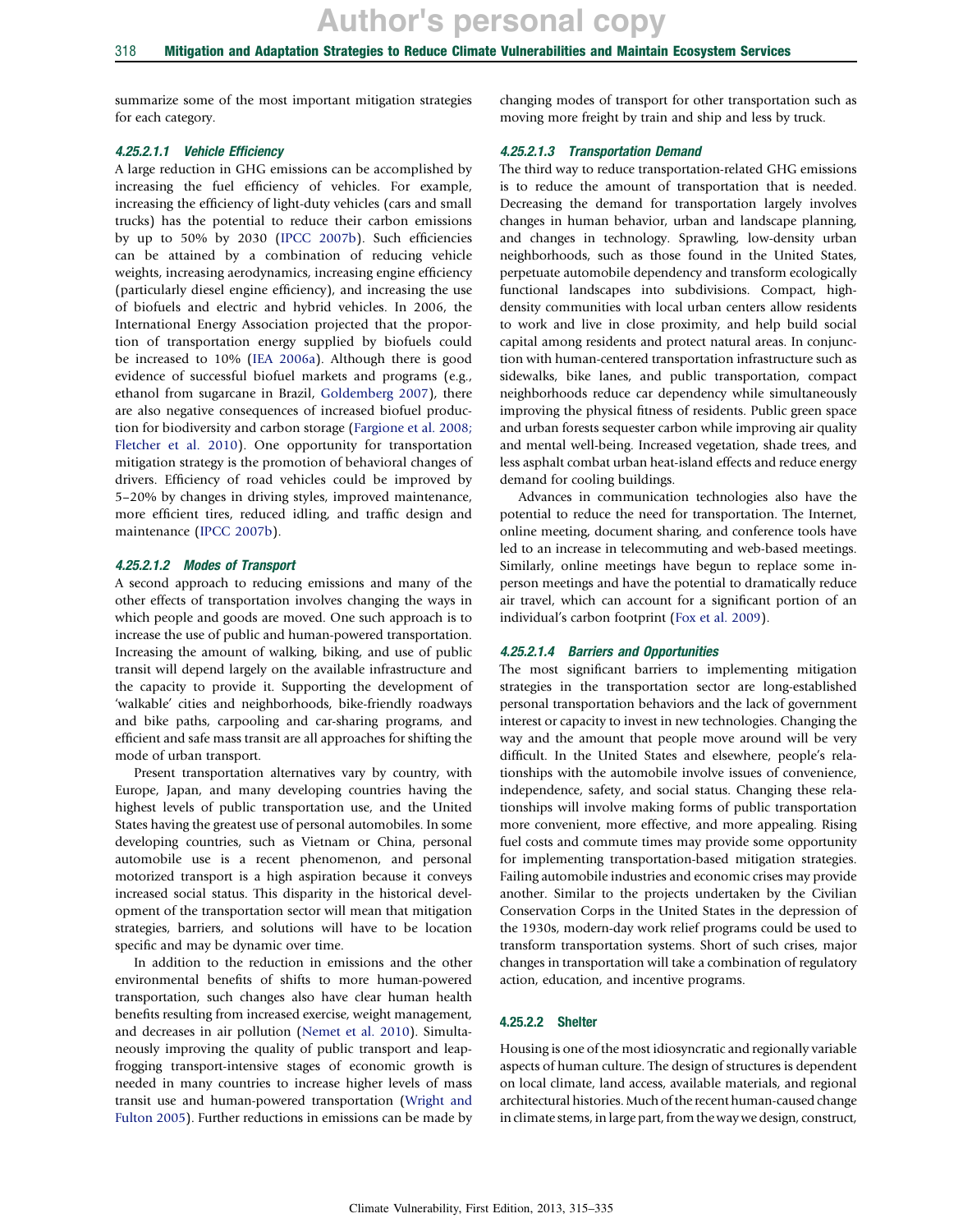and inhabit the built environment. The following section focuses on a representative selection of design strategies that mitigate the built environment's contribution to carbon emissions and, in many cases, provide cobenefits to human health and local/regional ecological resilience.

#### 4.25.2.2.1 Carbon-Conscious Materials

Building material extraction can have profound impacts on ecosystems and ecosystem services. Mining degrades natural landscapes, destroys habitat, pollutes freshwater environments, and can expose human populations to toxins. Poorly managed lumber extraction leads to deforestation, eliminates suitable habitats, erodes soils, and diminishes the earth's carbon sequestration capacity. Mines that observe best management practices such as land reclamation have fewer negative impacts on climate, local ecosystems, and human health. Sustainably harvested lumber can act as a long-term carbon sink and contribute to the productive and ecological resilience of forests. Rapidly renewable lumber alternatives such as bamboo can offset the demand for slow-growing trees species, rebuild soils, and set the stage for reforestation. However, as with any renewable resource, expanding the production of bamboo in monocultures has the potential to eliminate and/or degrade existing ecosystems.

Eight percent of annual carbon emissions worldwide can be attributed to building material extraction, production, transportation, and installation (Mazria and Kerschner 2008). Choosing building materials with low embodied energy (the cumulative energy of extraction, production, transport, installation, and disposal) and/or that use alternative energy sources reduces the building sector's carbon footprint. Locally sourced materials produce fewer carbon emissions than those transported long distances and both durable materials and those with recycled content help reduce demand for virgin materials. Fully recyclable materials can be reprocessed and repurposed with low energy inputs indefinitely. Removing toxic compounds from material production processes and building products facilitates the recycling or biodegradation of building components. It also helps prevent air and waterborne industrial pollution and associated human illness.

In some cases, it may be possible to choose building materials that actually sequester more carbon than is emitted in their production. The production of Portland cement, the most commonly used cement in construction, is a relatively large source of  $CO<sub>2</sub>$  emissions. Magnesium oxide-based cement is as strong as normal Portland cement, but can be manufactured at low temperatures using renewable energy sources. Magnesium oxide is an abundant mineral and is easily recyclable (Smith 2005). As it cures, it absorbs more  $CO<sub>2</sub>$  than is released during its production, resulting in a net negative carbon budget.

## 4.25.2.2.2 Regenerative Buildings

The average lifespan of buildings in the United States is less than 50 years (O'Connor 2004). Design for adaptation – design that easily accommodates changes in configuration and use – extends the life of buildings and stems demand for new construction and virgin materials. When buildings are ultimately decommissioned, design for disassembly facilitates the breakdown and reuse of their constituent components. Both design for adaptation and design for disassembly act upstream

from recycling as part of a multicyclic system that repositions well-weathered buildings and building materials as resources rather than wastes, reducing carbon emissions in the process.

Building operations such as heating, cooling, and lighting account for 42% of electricity consumption in the United States (Mazria and Kerschner 2008). Passive design strategies can drastically reduce a building's dependence on carbon-intensive energy production. In cold climates, airtight, well-insulated building envelopes can work in tandem with building orientation, thermal mass, and passive solar radiation to provide thermal comfort and reduce heating bills. In hot climates, external shading, light colored/reflective roofs and walls, and passive ventilation strategies can reduce cooling loads. Daylighting strategies such as light shelves and shallow floor plans bring natural light into interior spaces, reducing the demand for electrical lighting while, at the same time, contributing to the well-being and productivity of building occupants.

Similar to the use of building materials to sequester more carbon than they produce, buildings can generate more energy than they consume. Buildings equipped with photovoltaics, wind turbines, and fuel cells are some of the energy producing technologies that make this possible. Recent advances in computer-aided design software help designers address building performance issues early in the design process and optimize building design for energy use and production. Improvements in digital monitoring and analysis allow occupants to scrutinize building performance and optimize energy use once buildings are operational. In the future, smart buildings and systems will likely respond dynamically to human occupation, weather, daily cycles, and seasonal change, further reducing their energy footprint.

#### 4.25.2.2.3 Compact Communities/Integrated Landscapes

Compact communities (discussed in the transportation section, above), land-use planning, and high-density zoning have the potential to reduce  $CO<sub>2</sub>$  emissions, reduce sensible and latent heat fluxes, and improve human health and ecosystem function. Centralized infrastructure and zoning laws that segregate industrial, commercial, agricultural, and residential land use can be beneficial to public health within localities. However, these practices also create a cognitive disconnect between human action and its environmental consequences. They facilitate the transfer of local environmental burdens to regional and global scales, contribute to climate change, and undermine the health of vulnerable populations. Integrated land use and responsibly managed distributed ecological infrastructure have the potential to safeguard public health without the transference of environmental burdens. Synthesizing commercial, industrial, agricultural, and residential precincts, reimagining landscape as infrastructure, and bringing utilities into the public realm raises awareness about the causal relationships that link human activities, environmental degradation, and human health. Urban agriculture, for example, reduces dependence on carbonintensive industrial food production, minimizes the carbon footprint of food transport, teaches urbanites how to grow their own food, and provides nutrition to communities.

Carbon-conscious materials, regenerative buildings, compact communities, and integrated landscapes have the potential to mitigate the worst effects of climate change. Their success will depend on the ability to implement them not only in developed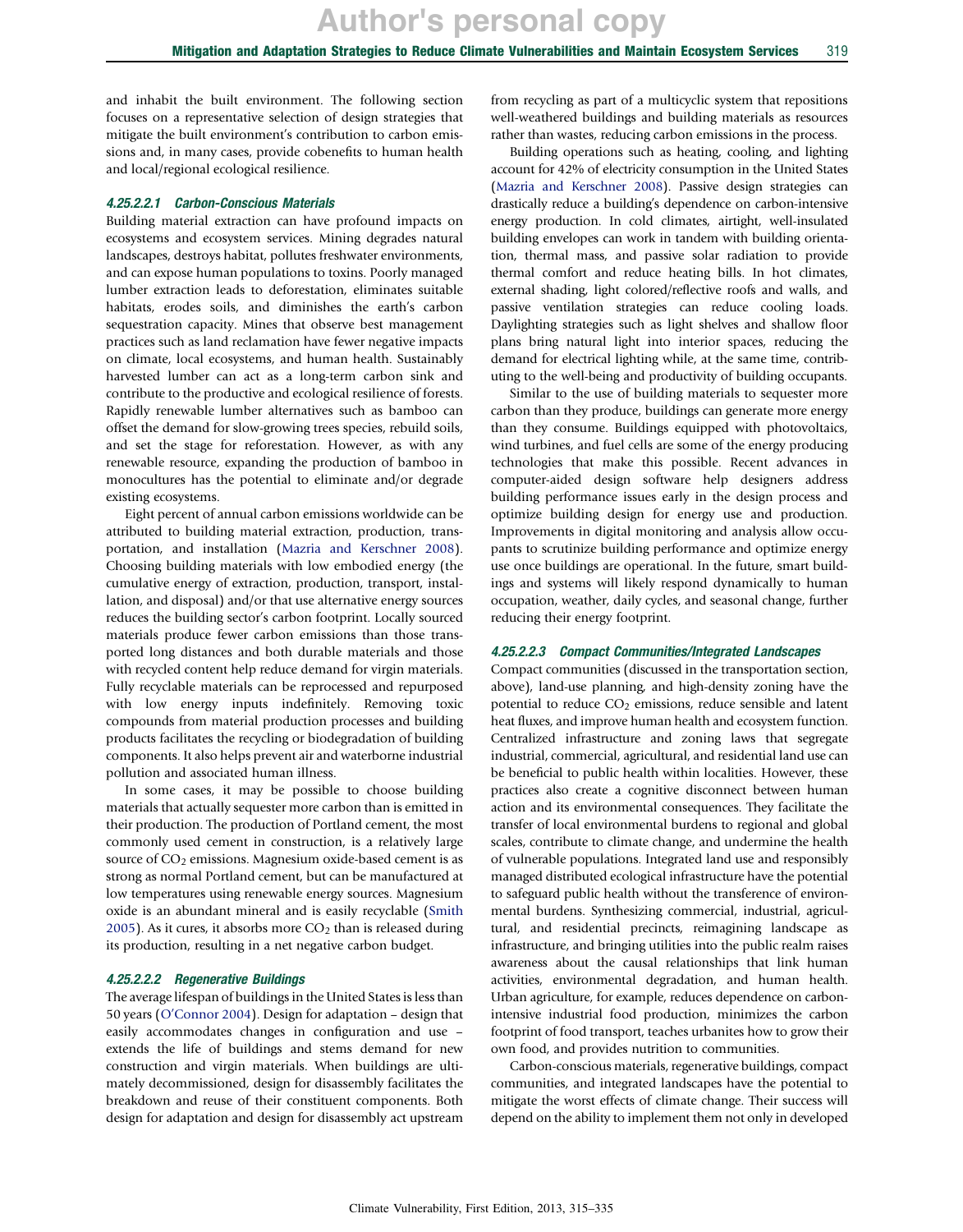countries but alsoin the burgeoning cites of the Global South.We must adapt these strategies to diverse climates, contexts, and cultures and pursue them in tandem with issues of economic development and social equity.

## 4.25.2.2.4 Barriers and Opportunities for Housing Mitigation **Strategies**

In modern history, land distribution and regulation have always been the prerogative of governments. For this reason, national, regional, and local governments have a large role to play in housing mitigation strategies. Governments control land-use planning, zoning, and building-code regulations. The ability to act on the mitigation strategies identified above, therefore, is largely dependent upon the regulatory and enforcement environment in a region. In a democratic society, these will in turn be dependent upon the inclination and ability of the state to assume progressive and proactive attitudes toward mitigation.

## 4.25.2.3 Food

Agriculture releases considerable amounts of GHGs into the atmosphere. In 2005, it accounted for 10–12% of the total global anthropogenic GHGs including approximately 60% of nitrous oxide  $(N_2O)$  and 50% of methane  $(CH_4)$  of the anthropogenic totals (Rosenzweig and Tubiello 2007; Smith et al. 2008; Burney et al. 2010). Land-use change, nitrogenous fertilizer applications, livestock production, rice farming, and biomass burning are among the major direct sources of GHG emissions. Indirect sources of GHGs from agriculture include the production and/or applications of fertilizers and pesticides, the operation of farm machinery, and the transportation of agricultural products (Burney et al. 2010).

There are multiple opportunities for mitigating climate change impacts through modifications in agricultural practices and food consumption. With respect to agricultural production, mitigation strategies include soil carbon sequestration and the reduction of GHG emissions through altered production methods. With respect to food consumption, society can mitigate the impacts of climate change through changes in diet and by reducing the amount of transportation needed to deliver food (e.g., increasing local food production). Below, we discuss several of these mitigation strategies. The topic of increasing local food production is covered in previous sections on transportation and shelter.

Unlike housing, food is a sector that is potentially much more amenable to individual decision-making and personal choice. This will depend on the relative proportion of food in a household budget. While Americans spend only 5% of their incomes on average on food, the figure for Indonesia is 30%. This indicates that people from wealthy countries would have greater flexibility to support alternative and nonindustrial agriculture through consumer preferences than those from countries where food is a larger part of household budgets.

## 4.25.2.3.1 Soil Carbon Sequestration by Soil Organic Carbon **Management**

Agricultural and degraded soils can act as large carbon sinks with the potential to sequester 55–78 Gt of carbon globally (Lal 2004). Soil organic carbon (SOC) is the major component (62%) of this large soil carbon pool (Lal 2004). SOC

accumulation is facilitated by adding biomass to the soil and minimizing soil disturbances. The increased SOC improves the physical, chemical, and biological properties of the soil and in turn enhances crop productivity, water holding capacity, and land sustainability under a low-input cropping system. Several agricultural practices facilitate accumulation and retention of SOC in cropland soils, e.g., conservation tillage, mulches, cover crops, manuring, crop rotations, and agroforestry (Lal 2004).

The benefits of these agricultural practices go beyond carbon sequestration. They have the potential to reduce erosion, limit positive feedbacks in drought cycles, and benefit human health. Over the past 40 years, 30% of the world arable land has been taken out of production as a result of erosion (Pimentel 2006). Conventional agricultural practices involving frequent tillage result in soil erosion, which in turn increases concentrations of airborne particulates. These particles can carry pathogens causing infectious diseases and can provide positive feedbacks to drought conditions. Recent climate modeling has demonstrated a positive feedback in the 'dust bowl' drought of the 1930s in the United States (Schubert et al. 2004; Cook et al. 2009). Cook et al. (2009) discovered that a reduction in vegetation cover and the addition of eroded soil dusts to the air resulted in a high temperature anomaly over the northern United States and intensified the drought. As a result of the dust bowl, more than 50% of the surveyed farms comprising 8.7 million acres were seriously eroded, and the economic loss was valued close to US\$200 million (AAAS 1936). A combination of warming, drought, and conventional agricultural practices together have the potential to re-create the dust bowl of the 1930s in the Great Plains of the United States (Rosenzweig and Hillel 1993).

## 4.25.2.3.2 Reduction of GHG Emissions Associated with Livestock Production Systems

The livestock industry is a main contributor to three major climate-related problems associated with global food systems: GHG emissions, reactive nitrogen mobilization, and plant biomass appropriation (Pelletier and Tyedmers 2010). Increases in livestock production and meat consumption are also blamed for the evolution of new and virulent emergent diseases. Any improvement in the environmental sustainability of livestock production will concurrently have a benefit for human health.

Pelletier and Tyedmers (2010) estimated that globally the livestock sector contributed 14% of anthropogenic GHG emissions, 63% of reactive nitrogen mobilization, and consumed 58% of human-appropriated biomass as of 2000. Reduction in GHG emissions in agriculture can be achieved by developing strategies involving improved production efficiency, land-use changes, cropland and rangeland management, and livestock and manure management (Rosenzweig and Tubiello 2007; Smith et al. 2008; Burney et al. 2010; Pelletier and Tyedmers 2010). For example, enhancing production efficiency through agricultural intensification has been credited with the avoidance of 161 Gt of carbon emission globally since 1961 (Burney et al. 2010). This figure highlights that the investment in agricultural research to improve the environmental sustainability of global food production systems (i.e., livestock, crop, and aquatic systems) should be a prioritized mitigation strategy (Lobell et al. 2008; Burney et al. 2010;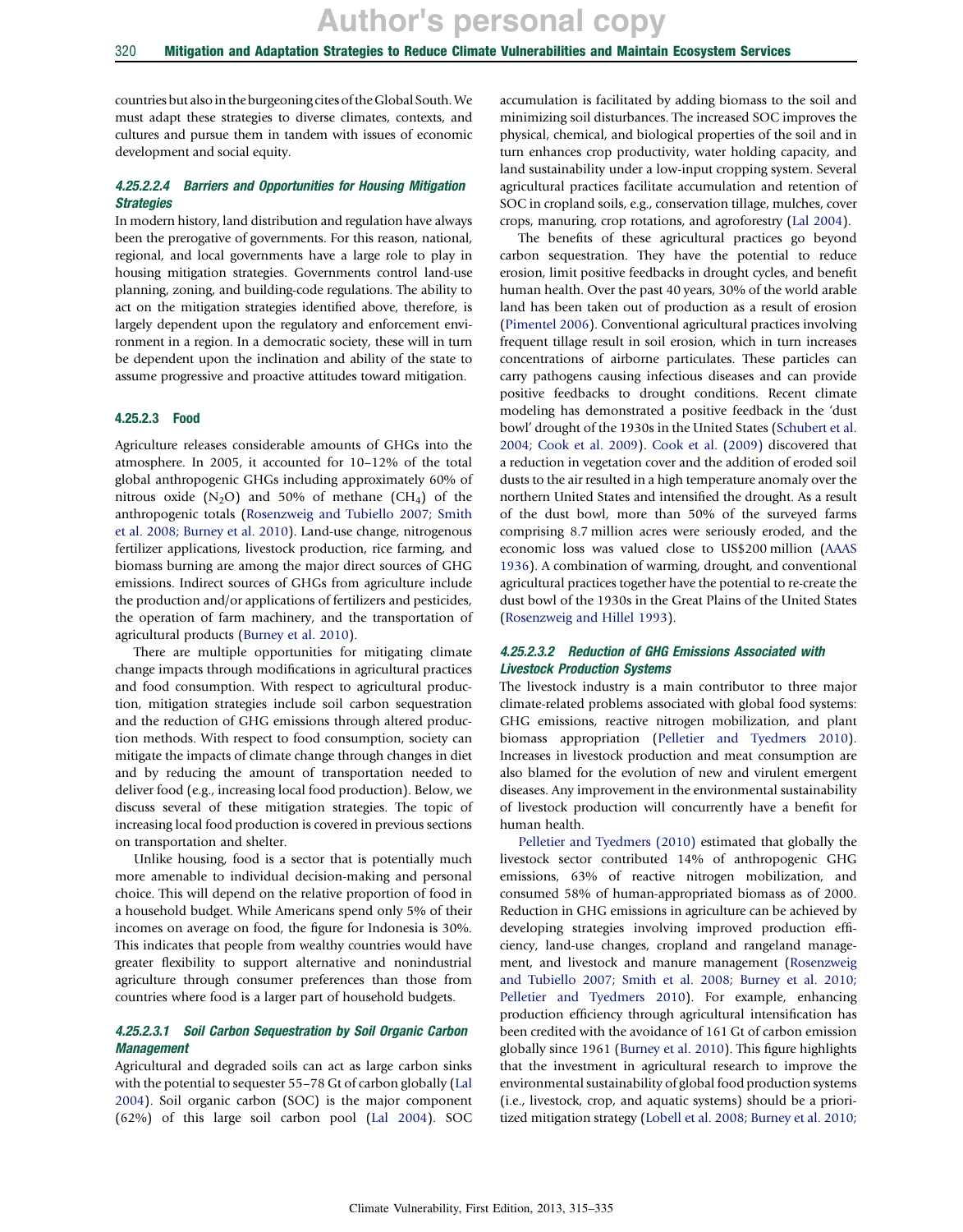Steinfeld and Gerber 2010). Another mitigation strategy to reduce emissions involves shifting livestock production regimes from ruminants to more efficient and lower impact monogastric species (e.g., poultry), well-managed fisheries and aquaculture, and promoting plant-based protein sources (Pelletier and Tyedmers 2010; Steinfeld and Gerber 2010).

#### 4.25.2.3.3 Diet

Changing livestock production from ruminants to monogastric animals and reducing livestock production overall both require significant changes in diet in many parts of the world. This is, of course, where tradition and culture play an important role, yet it is not impossible to induce dietary changes.

Initiatives that reduce the consumption of meat could have dramatic effects on GHG emissions particularly in developed countries (McMichael et al. 2007). Such policies would also reduce impacts on ecosystems and promote other ecosystem services such as a reduction in the clearing of Amazonian rain forests, reduced nitrogen deposition, and a reduction in the application of high-phosphate fertilizers used to grow feed. Reduced meat consumption could also improve human health in developed countries particularly when coupled with incentive structures and educational measures to replace high-fat, sugar-rich foods with more complex diets based on plant proteins. Reduced red meat consumption will likely lower the risk of obesity, diabetes, and several types of cancer (and specifically colorectal cancer), and may reduce the risk of ischemic heart disease (McMichael et al. 2007).

A shift from meat-based proteins to plant-based proteins has the potential to substantially increase the total food calories available for consumption worldwide. Worldwide educational efforts, altered trade policies, shifts in farm subsidies, public health campaigns and new environmental stewardship programs will be needed to achieve a fundamental change in the consumption of meat to achieve large-scale cobenefits for the environment and human health.

#### 4.25.2.4 Energy

Energy consumption and production affect carbon emissions, which in turn affect human health and ecosystem functioning and services. These effects can be divided into the influence of energy consumption and production. While human well-being is in many ways positively affected by the increased availability of energy, there are also negative health effects resulting from the energy consumption and production. Below, we describe potential mitigation strategies for the energy sector.

#### 4.25.2.4.1 Energy Consumption

The US Energy Information Administration reports on energy consumption in the United States in four sectors: residential, commercial, transportation, and industrial. In 2009, consumption across the four sectors accounted for 22, 19, 29, and 30% of overall energy consumption, respectively (US Energy Information Administration 2010). Overall energy consumption, as well as CO2 emissions from energy consumption, continues to rise. Total US CO2 emissions from energy consumption were 1390 million metric tons of carbon in 1990 and 1586 million metric tons in 2008 (Research and Innovation Technology Administration 2011).

Reducing GHG emissions through declining energy consumption can be accomplished through a combination of technological advances and changes in human behavior (including the adoption of new or alternative technologies). Several mitigation strategies for addressing energy consumption have been provided in the previous sections on transportation and shelter. In addition to those strategies, increasing the efficiency of appliances and lighting is likely to provide significant reductions in GHG emissions. The most efficient appliances in use today use half to one-fifth of their most inefficient counterparts currently in use (IPCC 2007b). In developed countries, substituting smaller and more efficient refrigerators, washing machines, and other appliances for less efficient ones can substantially reduce energy use. In addition, in developed countries, improvements in the efficiency of electronic devices with inefficient standby modes and power supplies (or more simply unplugging these devices when not in use) can significantly reduce energy consumption. In developing countries where biomass (e.g., wood, dung, and charcoal) is used for cooking fuel, substantial reductions in GHG emissions and improvements in human health may be attained by increasing the efficiency of biomass stoves, fostering a shift to cleaner burning liquid and gaseous fuels, and improving access to electricity (IPCC 2007b).

Significant reductions in emissions can also be made through the use of more efficient lighting. The emissions from electric lighting worldwide are equivalent to roughly 70% of those generated by light passenger vehicles (IEA 2006b). Substituting more efficient lighting technology (e.g., compact fluorescent bulbs and occupancy detectors) can reduce residential energy use by a factor of four or five (IPCC 2007b). Programs designed to increase the energy efficiency of appliances, vehicles, and lighting (e.g., the Energy Star and vehicle fuel economy (CAFÉ)) also have the potential to reduce GHG emissions. Although such programs have not decreased energy use in the United States, they may be partially responsible for halting the growth of per capita energy consumption (US Energy Information Administration 2009).

#### 4.25.2.4.2 Energy Production

Methods for reducing the impacts of energy production on atmospheric  $CO<sub>2</sub>$  concentrations, human health, and the environment focus primarily on improvements in an increased generation of renewable energy. Renewable energy sources include those based on waves and tides, biofuels, solar, wind, and hydropower. A shift to renewable energy sources has great potential to reduce GHG emissions, reduce impacts on ecosystems and ecosystem services, and improve human health. Nonetheless, the production of renewable energy will have adverse effects on some ecosystems. Below, we discuss some of the benefits and potential side effects of some sources of renewable energy.

In regions of large tides and tidal currents, such as the United Kingdom, tidal energy could supply as much as 10% of the country's energy supply (Blunden and Bahaj 2007). Two types of systems are in use or are proposed, the tidal barrage and tidal turbines. Tidal barrages allow water to flow into a bay or estuary during flood tide, then they release the water back during ebb tide. As water is released it flows through turbines generating energy. The impact of barrages on fish may be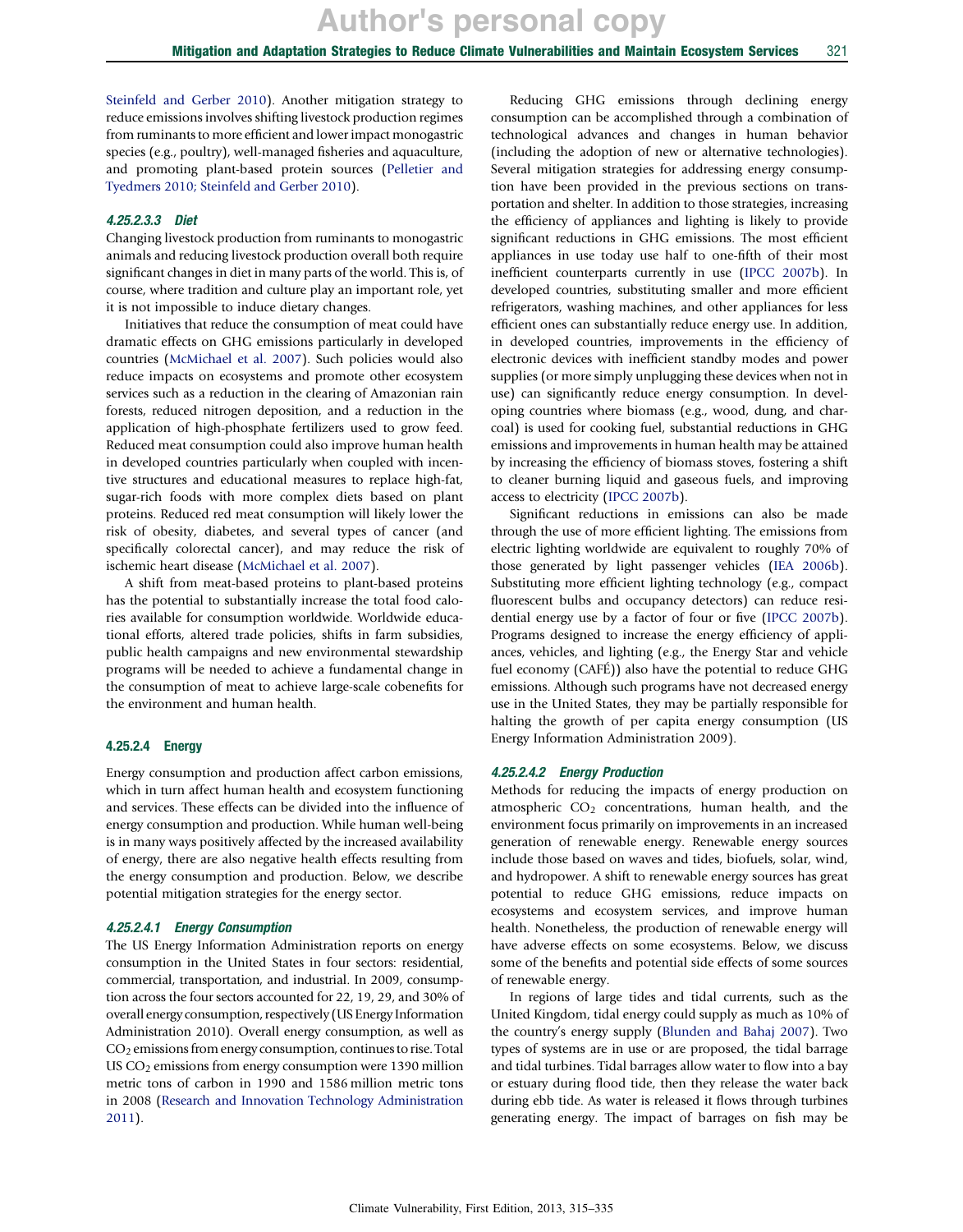substantial (Aprahamian et al. 2010). Power can also be extracted in the marine environment by turbines in regions of high wave and current energy. However, the ecological impact of the extraction of energy in highly energetic environments is not clear (Shields et al. 2011). The effects of such installations include alteration of benthic (ocean bottom) environments through changes in sediment transport and detrimental impacts on intertidal species through altered currents and nutrient flows.

Biofuels (discussed briefly in Section 4.25.2.1 Transportation) include corn- and sugarcane-based ethanol, woodbased methanol, biodiesel from soy, rapeseed oil, and switchgrass. Biomass is also used in cofiring (combining with coal or other fossil fuels in the burning process) or burned alone as a fuel. Crops can be grown explicitly for biofuels, or residues from farming or forestry can be used as biofuels. Biofuels can also be converted into gasses and then used to fuel gas engines. Nonetheless, many biofuels require significant amounts of land and water to grow them, which brings fuel production into conflict with food production as well as potentially result in a climate effect from the alteration in the surface fluxes of heat and moisture into the atmosphere. In addition, fuel plants may not be as effective as others at absorbing GHGs, and more natural lands converted to agriculture for biofuels will result in increased erosion, decreased water quality, and a loss of wildlife habitat and biodiversity.

Solar energy can be used to generate electricity, heat water, and heat buildings and can be a highly effective form of renewable energy in some regions. Although photovoltaic power generation only accounted for 0.004% of world power production as of 2007, expansion is occurring at roughly 30% per year, largely in developing countries (IPCC 2007b). Hot water production is the second single largest use of energy in residences in both the United States and China. Solar water heating is a cost-effective alternative to other fuel sources in many locations. Similarly, passive solar heating of buildings (mentioned in the Section 4.25.2.2 Shelter) is an effective heating measure in many regions. Finally, solar energy can be used to generate power with solar thermal electric plants that focus solar rays to heat a liquid, which is then used to generate electricity. Passive solar space heating and hot water production likely have the lowest environmental costs. Decentralized photovoltaic use on residences and buildings incurs environmental costs in terms of the production process, but likely have few other negative effects. Conversely, photovoltaic fields and solar thermal electric plants can have large footprints, adversely affecting plant and animal habitat.

Like solar power, wind-generated power is more effective in some areas than others. Wind produced 0.5% of global electricity in 2004 but has been growing at a rate of approximately 28% per year since 2000 (IPCC 2007b). There are potential adverse effects on birds, through collision, displacement due to disturbance, barrier effects, and habitat loss, with more research needed in all areas (Drewitt and Langston 2006; Fox et al. 2006). In addition, the impact of wind turbines on views is perceived to be a substantial barrier to implementation in some communities (Wolsink 2007).

As of 2004, hydropower accounted for 16% of global electricity (IPCC 2007b). Together, large hydropower plants and small and micro hydropower systems can supply power to large municipalities and isolated rural communities with relatively few emissions. Hydropower is not carbon neutral, however, and some studies have estimated significant emissions from hydropower reservoirs (IPCC 2007b). In addition, dams and reservoirs fragment river networks, alter natural flows of water and sediments, and change stream temperatures. These effects are discussed in Section 4.25.3.5 Human-Dominated Systems.

There are several other major renewable energy sources including nuclear, hydrogen, and geothermal. As with the renewable sources described above, there are both benefits and costs to using these other renewable energies.

#### 4.25.2.5 Carbon Sequestration and Geoengineering

Most of the mitigation strategies discussed above are focused on reducing GHG emissions. Additional strategies can be used to increase carbon sequestration, removing  $CO<sub>2</sub>$  from the atmosphere. Below, we discuss a few strategies that have been proposed for increasing carbon sequestration and storage as well as much riskier geoengineering proposals.

#### 4.25.2.5.1 Forest Protection Reforestation

Deforestation is one of the largest sources of emission accounting for over 8 Gt CO<sub>2</sub> per year in 2000 (Stern 2006). Although there are many other uses of natural resources that result in carbon emissions, here we focus on mitigation strategies that focus on deforestation. Given the slow rate at which trees absorb carbon dioxide, simply planting new trees in place of those removed does not immediately offset the removal of a tree. A more rapid approach to mitigation is to reduce deforestation. Unlike the majority of emissions that emanate from industrialized countries, most emissions from deforestation are generated by developing countries. Deforestation also itself alters the climate system (Pielke et al. 2007).

Reduced Emissions from Deforestation and forest Degradation ( $REDD+$ ) is a program of the United Nations that seeks to mitigate climate change by providing incentives to conserve forest cover. Given recognized challenges in REDD (Dickson et al. 2009) – including country by country differences in who owns the forest, who should receive the monetary benefits of preserving the forest, and the reliance of various indigenous groups on forests for livelihood and cultural identity – the program was modified to  $REDD+$  in 2010 to minimize negative consequences and respect the rights of indigenous peoples and members of local communities (Kanninen et al. 2010). Assumed cobenefits include the suite of ecosystem services such as watershed protection; reduction of soil erosion; flood control; provision of fuel, timber, and foods; and cultural and spiritual amenities for local communities. Biodiversity is presumably also enhanced by protecting natural systems. It is possible that forest-dependent communities will be able to maintain access to forests through this initiative. Potential coharms are increased demand for conversion of other ecosystems if forests are protected, replacement of mixed stands with plantations, and benefits accruing to those not responsible for care and maintenance of the forests.

Prevention of deforestation mitigates atmospheric  $CO<sub>2</sub>$ concentrations by preventing the release of stored carbon that occurs when forests are harvested and protecting forest stands that absorb carbon, as well as limits changes in surface energy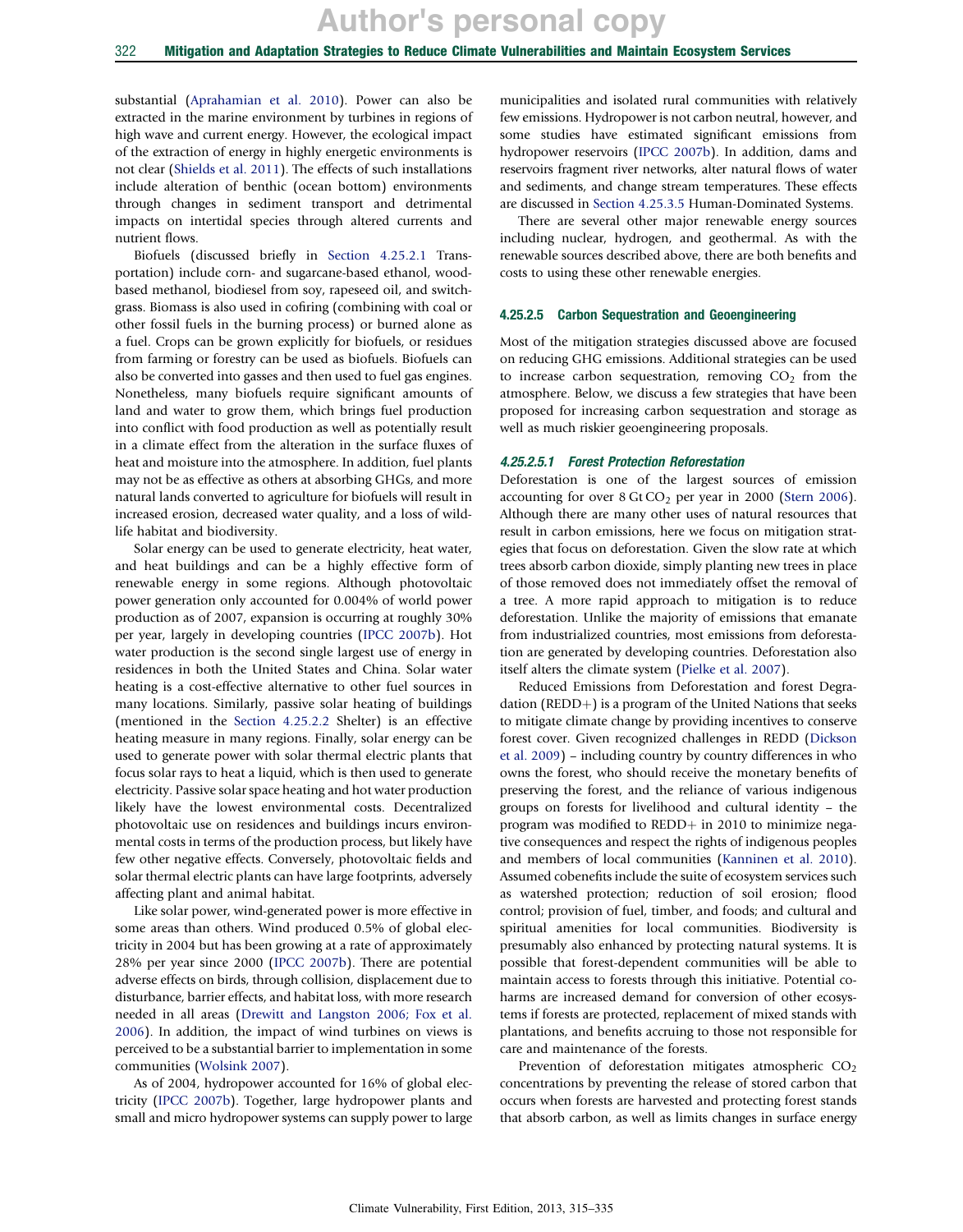| System          | <b>Adaptation strategies</b>                                                 | <b>Barriers and challenges</b>                                        |
|-----------------|------------------------------------------------------------------------------|-----------------------------------------------------------------------|
| Freshwater      | Increasing connectivity<br>Riparian restoration                              | Slow uptake of private–public partnerships<br>for restoration         |
| Terrestrial     | Protected areas<br>Connectivity                                              | Land costs<br>Extent of land development<br>Property rights arguments |
| Coastal         | Coastal restoration and protection<br>Translocation of people and ecosystems | Few demonstration projects<br>Demand for coastal development          |
| Human dominated | New dams<br>Shifts in the distribution of agriculture                        | Growing demand for food<br>Growing demand for water                   |

Table 2 Examples of adaptation strategies that allow ecosystems and human communities to adapt to uncertain future environments

and water fluxes. As of 2011, South America and Africa continue to have the largest net loss of forests and large decreases in carbon storage (FAO 2011). Although tropical forests have been the focus of early REDD efforts, recent evidence indicates that a large amount of carbon can be stored in mangrove forests (Donato et al. 2011), peatlands (Dise 2009), and boreal forests (Carlson et al. 2010), making these potential targets for conservation efforts. Urban forests have also been largely neglected as a potential carbon sink. Escobedo et al. (2011) review the services and disservices of urban forests combined with human health and pollution mitigation as well as carbon sequestration. In some locations, urban forests are on par with other techniques for carbon sequestration and reduction.

## 4.25.2.5.2 Other Forms of Carbon Capture

In addition to capturing carbon in plants, it may be possible to increase carbon storage in the water and in the earth's crust with various methods. These proposed approaches are still on the scientific fringe and considered to be highly unproven and/or potentially quite risky. One such approach is to capture carbon in the oceans through iron fertilization. In regions of the ocean where there are ample nutrients to drive primary production (photosynthesis) but observations show that chlorophyll is relatively low, the lack of iron is thought to limit the productivity. Over the last two decades, several experiments have attempted to determine whether the addition of elemental iron into the water could cause an increase in algal production and ultimately, as photosynthesis fixes carbon into organic molecules that then sink, the sequestration of carbon in deep ocean sediments. However, the results of these experiments are mixed (de Baar et al. 2005), with the export of carbon being difficult to assess and likely quite modest. At the same time, the impacts on local ecosystems and thus ultimately fisheries in potentially highly productive regions of the subpolar oceans are not yet known. Other carbon sequestration approaches have also been proposed including pumping air down into the oceans, injecting carbon into the ground, and incorporating biochar into soils.

#### 4.25.2.5.3 Geoengineering

Given the magnitude of projected changes in climate and the difficulty in implementing meaningful mitigation measures, some scientists have argued for large-scale efforts to reduce the amount of incoming solar radiation. These approaches are collectively referred to as geoengineering. At present, these approaches are unproven, risky, and, at best, will only address some of the impacts of the human influence on climate. One

such geoengineering approach would inject sulfate aerosols into the stratosphere. These aerosols would reflect incoming solar rays and reduce warming. Although such an approach might reduce average global temperatures, it would also likely decrease average global precipitation (Bala et al. 2008) as well as alter atmospheric and ocean circulation patterns. For a given change in radiative forcing, solar forcing is more effective at changing the hydrological cycle than forcing from carbon dioxide owing to differences in the surface latent heat (and thus evaporation) response. While the impact of carbon dioxide fertilization could increase net primary production in terrestrial ecosystems (Govindasamy et al. 2002), ecosystems could continue to be vulnerable due to changes in water resources. In addition, solar radiation management would not address the potentially significant problem of ocean acidification to marine ecosystems.

## 4.25.3 Adaptation

The majority of both natural and human systems will have to adapt to climate change in some form or the other. A broad array of adaptation strategies has been proposed for reducing the impacts of climate change in both more natural systems and human communities (IPCC 2007a; Heller and Zavaleta 2009) (Table 2). Many of these strategies are either general concepts or strategies that apply to most ecosystems and regions. We begin by describing general concepts and strategies. We then describe some of the strategies that have been proposed for four broad types of ecosystems including freshwater, terrestrial, coastal, and human-dominated systems. For the freshwater, terrestrial, and coastal systems, we focus on strategies that would lessen negative impacts of changing climate on ecosystem functioning and ecosystem services. For the human-dominated systems, we discuss the ways that some of the most often discussed strategies for climate adaptation in these systems will impact (either negatively or positively) ecosystem functioning and the provision of ecosystem services in these and in surrounding areas.

#### 4.25.3.1 General Concepts and Strategies

#### 4.25.3.1.1 Spatial and Temporal Scale

Developing adaptation strategies to address future shifts in climate will require expanding the temporal and spatial scales of plans, policies, and management (Kareiva et al. 2008; Lawler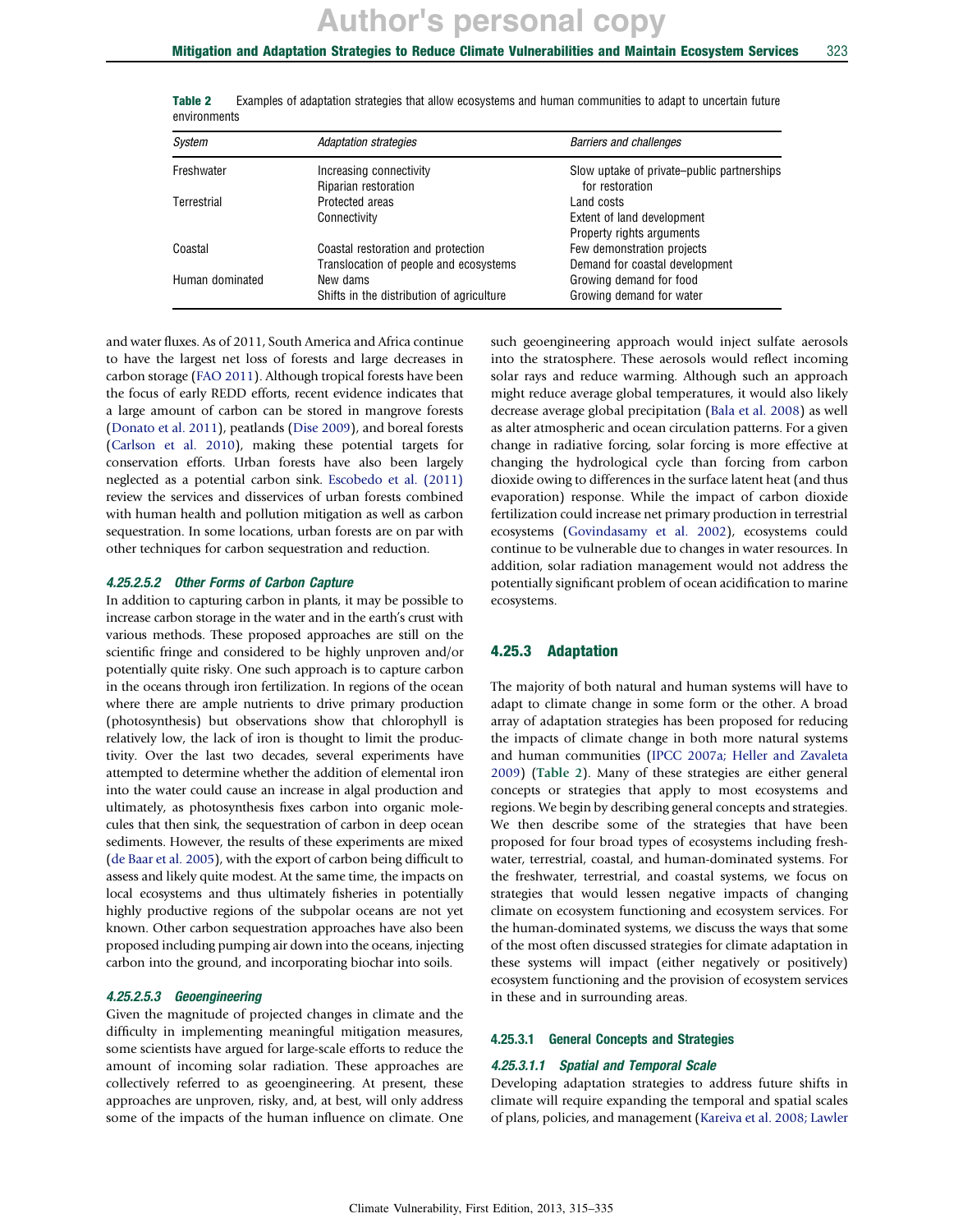et al. 2010). Three-year, 5-year, and even 10-year plans will fail to address many climate impacts. Future planning will need to address both short-term and long-term changes in systems. To address long-term changes, plans and policies will need to look at least 20 years into the future and will be more useful if they look ahead 50 or more years for many ecosystems and ecosystem services. It will often also be necessary to expand the spatial scale at which systems are managed and policies and plans are developed. As species move and ecosystems change, it will be necessary to think well beyond neighborhood, park, refuge, state, or even national boundaries. Planning will need to occur at multiple, integrated scales and will need to involve local, regional, and sometimes national participants (Kareiva et al. 2008).

## 4.25.3.1.2 Environmental Justice

While expanding the temporal and spatial scale of climate adaptation strategies, it will be necessary to keep in view local histories, politics, and economies. Scale and locality also play a formative role for issues of 'environmental' or 'climate' justice. Environmental justice describes the tendency for poor communities to be more vulnerable to environmental degradation. Poor communities tend to bear not only the unequal burden of polluting, destructive, and destabilizing industries but also a disproportionate share of the blame for environmental destruction and responsibility for ameliorating environmental change. For example, polluting industries are often located in poor communities due to cheap land values and the inability of poor communities to politically resist their presence, or a desire to develop jobs at any cost. For instance, swidden agriculturalists in Southeast Asia have been blamed for forest fires despite satellite data pinning large fires to governmentsponsored oil palm plantations (Harwell 2000) and Southeast Asian fishers living near toxic riparian runoff from mining have been blamed for polluting local waters by cyanide fishing (Lowe 2006).

#### 4.25.3.1.3 Coordination and Cooperation

The broad spatial scales that are required to address the effects of a changing climate necessitate cooperation and coordination among managers, planners, and policy makers from different jurisdictions, agencies, and management units (Kareiva et al. 2008). They require agencies with diverse mandates and cultures to work together in ways that they have not done in the past. As an example, the US Climate Change Science Program is a federal organization that reaches across federal agencies. The broad scale of climate impacts also requires cooperation across sectors of society and different types of organizations including nongovernmental organizations, local and regional governments, citizen groups, and industry. The US Fish and Wildlife Service's Landscape Conservation Cooperatives are an example of a system designed to bring together diverse groups of scientists, stakeholders, policy makers, and managers to, in part, address climate change. In addition, as emissions from one locale affect the climate in other locales, addressing the global nature of climate change will involve cooperation at an international level (Hannah 2010). Although, as the above examples demonstrate, some regional, national, and international efforts have been put in place to foster collaboration,

more such efforts will need to be made to adequately address climate change.

In addition to cooperation among scientific and political leaders, local and regional stakeholders need to work together as a unified force for social and environmental change. Representatives from the Global North need to appreciate perspectives emanating from the Global South and vice versa. Climate adaptation can be brought into many other environmental and social justice agendas among community advocacy groups and should not remain the purview of the community of knowledge leaders with scientific expertise.

#### 4.25.3.1.4 Resistance, Resilience, and Transition

There are three fundamental approaches to managing systems in a changing climate – promoting resistance, resilience, and transition. Resistance-based adaptation strategies focus on maintaining the current state of a system in the face of climate change or climate-driven changes in the environment. Building a seawall to prevent erosion as sea levels rise and storm surges intensify is an example of a resistance-based adaptation strategy. Resilience can be defined as the ability of a species or system to return to its current state following a perturbation (e.g., Holling 1973). Resilient systems will be able to maintain ecosystem functions and processes and avoid a transition to a new state as climates change. Most of the discussion of climate adaptation to date has focused on managing ecosystems for resistance or resilience. Most of the general adaptation strategies discussed below and the more specific strategies discussed for each of the four types of ecosystems are intended to increase resilience.

The magnitude and rate of projected climatic changes over the coming century will likely make both resistance- and resilience-based strategies insufficient or ineffective in the long run. Managing many systems will require promoting change to a new state. Strategies for promoting change in human-dominated systems may include planting new crops, redesigning road networks, and relocating people. Strategies for fostering change in more natural systems include assisted colonization of threatened plants and animals (see below) and shifting management efforts from one species to another. The outcomes of these more aggressive and forward-looking strategies will be more uncertain, and their implementation will be more controversial. Change is especially hard in social contexts where it is uncomfortable, disadvantageous, expensive, or where the old system is remunerative or beneficial to elites, decision makers, or other small influential groups.

#### 4.25.3.1.5 Adaptive Management

Adaptive management is a flexible approach to managing a system in which the management actions are treated as largescale experiments (Holling 1978; Walters and Hilborn 1978). It is an iterative process in which the system is monitored following the initial management action and new actions (again treated as experiments) are designed and implemented in response to the results of the initial actions. Adaptive management was conceived for managing highly uncertain systems, and thus it has great potential for managing systems in a changing climate (Arvai et al. 2006). Adaptive management approaches designed to address climate change will likely have four basic steps (Kareiva et al. 2008): (1) assessing the potential impacts of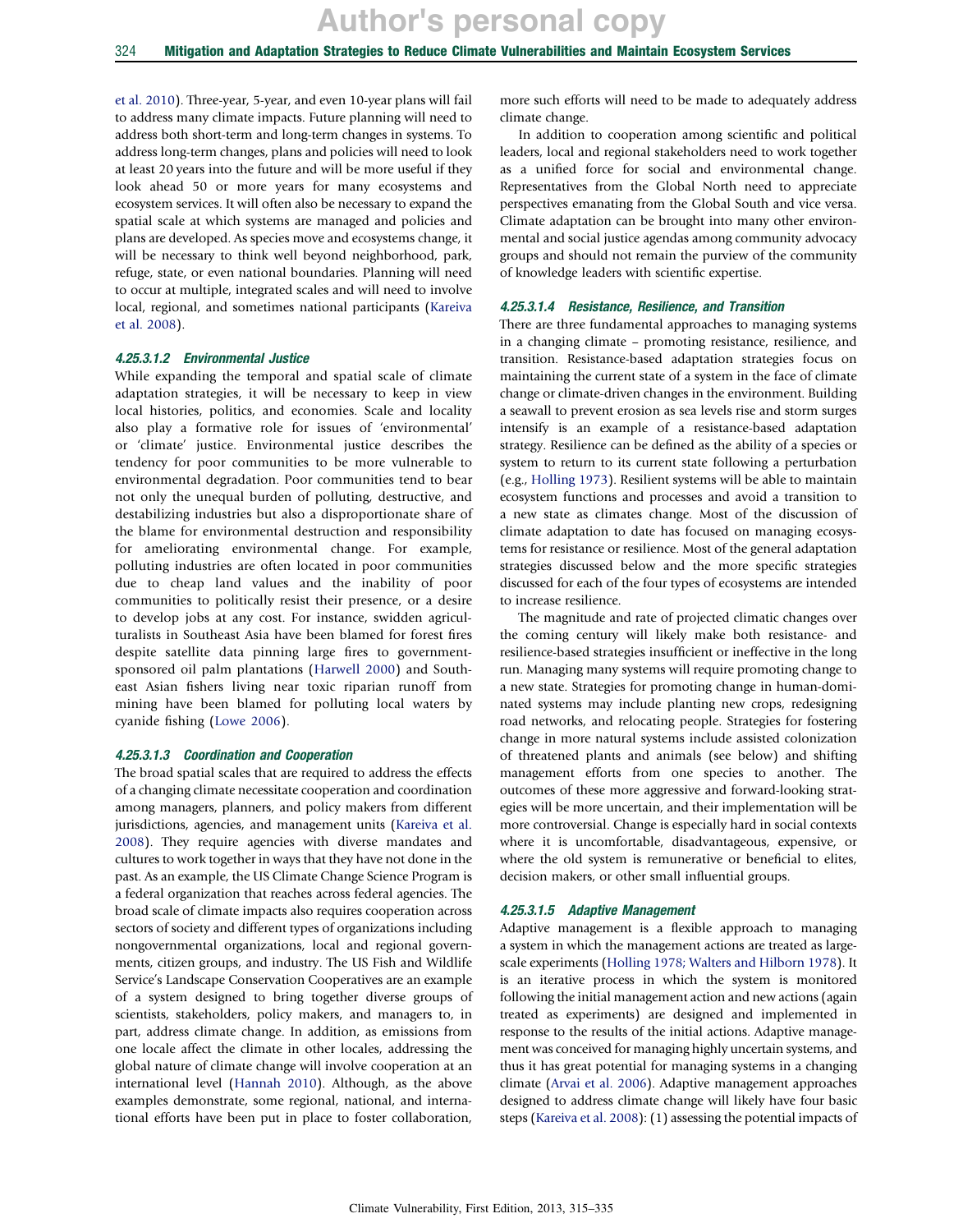climate change on the system in question, (2) designing management actions – in the form of experiments with testable hypotheses or predictions – to address the potential impacts, (3) monitoring the system for climatic changes and system responses, and (4) using the results of the monitoring to evaluate the effectiveness of the management actions and redesign them as necessary before repeating the four steps.

#### 4.25.3.1.6 Increasing Diversity and Reducing Threats

It is generally accepted that more diverse systems are more resilient to environmental change than less diverse systems. Thus, restoring or protecting the biological diversity of a system will likely increase resilience of that system to climate change (Glick et al. 2009). This diversity can be in the form of species diversity, environmental diversity, or genetic diversity (Schindler et al. 2010). A second, general approach to increasing resilience of species and systems involves reducing the impacts of other factors that reduce the overall resilience of the species or system. For individual species, this might mean reducing harvest, restoring or protecting habitat, eliminating diseases, or reducing human interactions. For ecosystems, this may mean reducing pollutants, restoring vegetation, reducing human use, and controlling invasive species.

## 4.25.3.1.7 Assisted Colonization

As climates change, many species need to move to track suitable climatic conditions and changing habitats. In some cases, it may be possible to facilitate movement by increasing connectivity of freshwater and terrestrial landscapes (see Sections 4.25.3.2 Freshwater Systems and 4.25.3.3 Terrestrial Systems). However, many species with limited dispersal abilities or that face significant barriers to dispersal will be unable to respond to changing climates. Assisted colonization is one strategy that has been proposed for facilitating climate-driven range shifts (Hunter 2007; McLachlan et al. 2007); also referred to as managed relocation and assisted migration – assisted colonization is the translocation of species outside their native range to facilitate movement in response to climate change. The concept is controversial for both ethical and ecological reasons. Some researchers have highlighted the potential for negative, ecological, evolutionary, and economic impacts, as well as ethical concerns (Ricciardi and Simberloff 2009; Sax et al. 2009). Advocates argue that assisted colonization will be essential for cases in which species will have to move to find suitable environments but will be unable to do so, that many of the potential risks are overblown, and that guidance can be developed for the strategic and informed use of assisted colonization. Several decision-making frameworks and prioritization strategies for applying assisted colonization have been proposed (Hoegh-Guldberg et al. 2008; Richardson et al. 2009). Although assisted colonization will likely be a useful strategy in many systems, there will be specific factors and risks that will need to be considered for particular systems (e.g., in freshwater systems, Olden et al. 2011).

## 4.25.3.2 Freshwater Systems

Virtually all freshwater systems are already impacted by human activities (e.g., Vörösmarty et al. 2010). Under current climate projections, virtually all freshwater ecosystems will face significant impacts by the middle of this century. Most of these impacts will be detrimental from the perspective of existing freshwater ecosystems and the human livelihoods and communities that depend upon them (Poff et al. 2002). Discussions have broadly focused on rising water and air temperatures, increasing and decreasing precipitation, increasing evapotranspiration, and changing regimes of groundwater and surface runoff. There are four basic types of adaptation strategies that have been proposed for addressing these impending impacts. We define these as ecological water management, connectivity, protected areas, and restoration strategies. Below, we briefly describe some of the specific strategies that have been proposed in each of these areas.

## 4.25.3.2.1 Ecological Water Management

Increased water scarcity associated with decreased precipitation and increased warming in some regions is likely to prompt the modification of dams and reservoirs to improve storage capacity (see Section 4.25.3.5.3 Managed Aquatic Systems). Traditional water management has generally sought to dampen the natural variability of river flows to attain steady and dependable water supplies for domestic and industrial uses, irrigation, navigation, and hydropower, and to moderate extreme water conditions such as floods and droughts (Postel and Richter 2003). However, the extraordinary species richness and productivity characteristic of freshwater ecosystems is strongly dependent upon, and attributable to, the natural variability of their hydrologic conditions. Thus, large changes to natural flow regimes can have large impacts on species, ecosystems, and society (Postel and Carpenter 1997; IUCN 2000; WCD 2000).

The water needs of humans and natural ecosystems are commonly viewed as competing. However, water managers and political leaders increasingly recognize that there are limits to the amount of water that can be withdrawn from freshwater systems before their natural functioning and productivity, native species, and the array of goods and services they provide are severely degraded (Richter et al. 2003). This has led to a growing realization that society derives substantial benefits both from out-of-stream extractions of water as well as by maintaining adequate flows of water within freshwater ecosystems. In recent years, the water needs of river ecosystems are receiving increasing attention in water-supply planning, offering hope that many rivers can be protected before their health and ability to provide important goods and services is seriously compromised by water development.

Restoring or protecting some semblance of the natural river flow conditions necessary to support ecosystem function (called environmental flows) into the future is one of the most important climate change adaptation strategies for flowing waters. Recent regulatory mandates and policy decisions calling for restoring and preserving environmental flows have led to a reexamination of dam operations for better protection of river health (Watts et al. 2011). For example, the South African National Water Act (1998) calls for the creation of a reserve of water in each river basin to meet both basic human needs and protect river ecosystem health. Similarly, other national directives and international agreements such as the Water Framework Directive of the European Union are providing mechanisms for river protection, including the provision of adequate environmental flows (Postel and Richter 2003).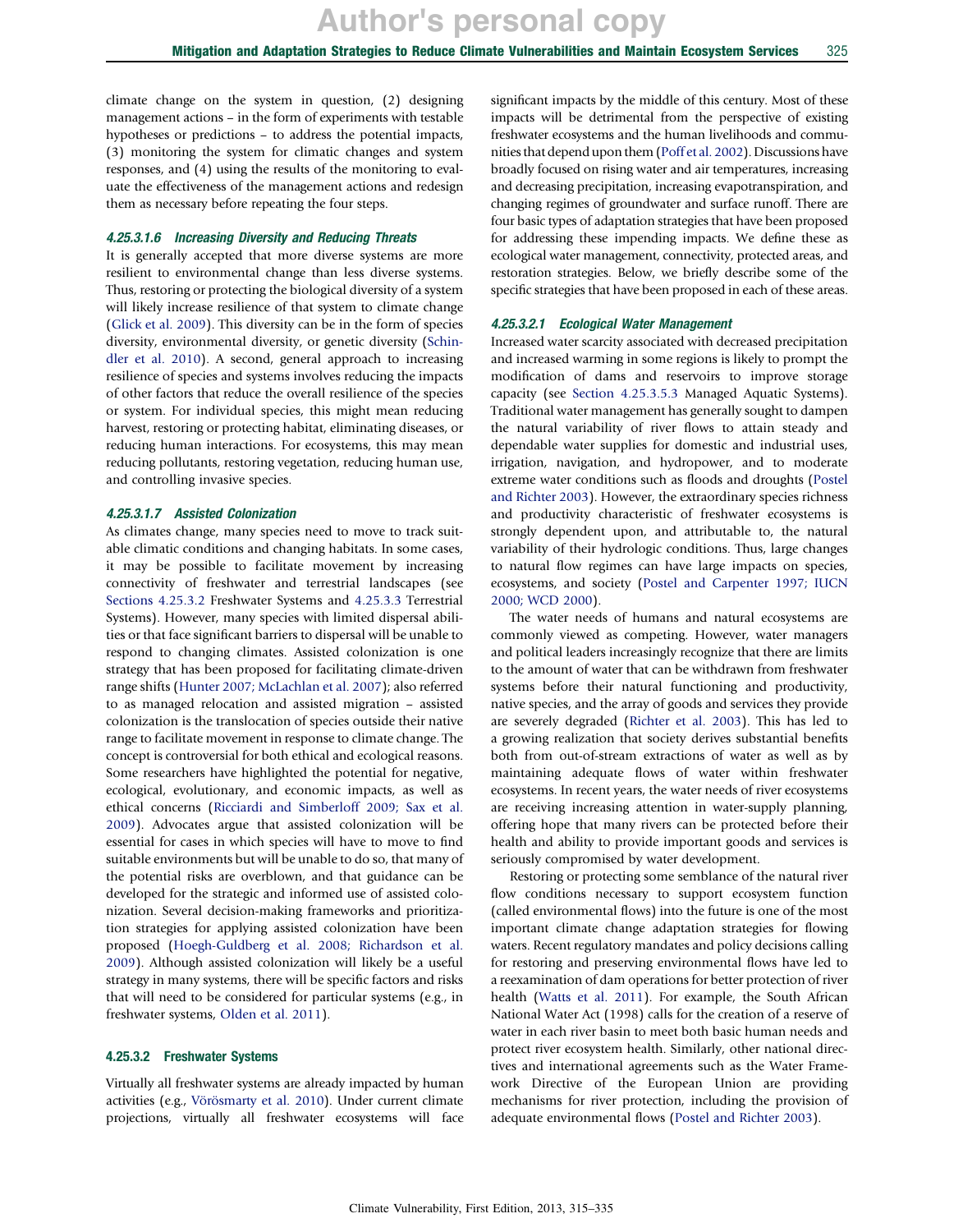Maintenance of environmental flows (flows that sustain river ecosystems) is likely to be the highest priority adaptation response for freshwater ecosystems in most contexts. This will require policies and implementation mechanisms to protect (and, if necessary, restore) flows now, and to continue to provide environmental flow regimes under changing patterns of runoff associated with climate change.

## 4.25.3.2.2 Connectivity

As air and water temperatures warm, many freshwater species will be forced to rapidly adapt to their new environments, to migrate to more suitable habitats, or face extinction (Heino et al. 2009). Responses of aquatic organisms to climate change will be constrained because they are limited to dispersal along pathways of connected water. Consequently, the linear nature of river systems makes them highly prone to fragmentation from waterfalls, dams, and water withdrawals. Such fragmentation can not only limit dispersal and the ability of species to track climate change but also disrupt the completion of life cycles for many freshwater organisms. For many streams, especially in arid and semiarid ecosystems, there is concern that more frequent and severe droughts will lead to the building of more dams and water diversions, further fragmenting stream networks (Seager et al. 2007).

Increasing the connectivity of freshwater systems is one key way to help aquatic systems adapt to climate change. Species responses to climate change will be limited by human-engineered structures, including hundreds of thousands of dams, diversions, and impassable road culverts that exist globally (Nilsson and Schopfhauser 1995). In the United States alone, there are over 80 000 large dams and an estimated 2.5 million or more small impoundments that disrupt the dispersal of aquatic organisms. In recent decades, however, new water laws and programs have helped to increase habitat connectivity by removing or modifying human barriers to movement in river systems. Increasingly, small dams and diversions are being removed for a number of ecological, social, and economic reasons, including the enhancement of longitudinal connectivity for fish migration (Stanley and Doyle 2003). Similarly, temporary barriers such as impassable culverts under roadways are being modified to allow for easier recolonization and movement of fishes (Roni et al. 2008). Although this management strategy may promote the adaptive capacity of species to respond to climate change, the removal of such obstructions can simultaneously increase the risk of invasion by nonnative species and associated diseases, which are major threats to ecosystem structure and function. In fact, the conversion of culverts into permanent barriers has been a common management approach to protect isolated native populations from invasive species spreading upstream (Fausch et al. 2009). Given the complexities of promoting the movement of native species while concurrently limiting the spread of invasive species, it is unlikely that the removal of barriers to enhance habitat connectivity will be a successful adaptation strategy in all areas for reducing the impacts of climate change on ecosystem function.

#### 4.25.3.2.3 Freshwater Protected Areas

In addition to restoring or protecting environmental flows and increasing connectivity within stream networks, it may be

necessary to protect the species themselves to allow them to move through or persist in more intensely managed landscapes. In aquatic ecosystems, this may involve increasing the size of existing reserves or creating new protected areas that encompass important freshwater resources and allow for native species and assemblages to persist into the future (Abell et al. 2007). Such acquisitions and agreements ideally would capture a large portion of the geographical, ecological, and geophysical range of multiple species, thus increasing opportunities for organisms to adapt and evolve to changing environmental conditions. Protected areas have historically been a cornerstone of terrestrial conservation – and are discussed in much more detail in that section, below. Nonetheless, protected areas will likely play a major role in protecting aquatic species as climate change and areas could easily be prioritized to provide protection for both terrestrial and aquatic systems in a changing climate (Abell et al. 2007).

#### 4.25.3.2.4 Restoration of Riparian Vegetation

Projected increases in air temperatures, combined with reduced snowpack, earlier onset of spring peak flows, and lower summer baseflows, will have direct implications for the thermal regimes of streams and rivers (Poff et al. 2002). The ecological implications of stream warming are significant. Water temperature directly influences the metabolic rates, physiology, and life histories of aquatic species and helps determine rates of important ecological processes such as nutrient cycling and productivity. In general, warming will produce a general shift in species distribution poleward with extinctions and extirpations of cold-water species at lower latitudes and range expansion of warm-water (often invasive species) and cool-water species into higher latitudes.

Restoring and protecting riparian vegetation – the trees and shrubs that grow along the banks of rivers and streams – has the potential to reduce stream temperatures in certain places. Recent modeling suggests that riparian habitat restoration can play an important role in offsetting the effects of climate change. Battin et al. (2007) used a series of linked models of climate, land cover, hydrology, and salmon population dynamics to investigate the impacts of altered stream flow and temperature on the effectiveness of proposed habitat restoration efforts designed to recover Chinook salmon populations in the Pacific Northwest of the United States. This study showed that in the absence of habitat restoration, basin-wide spawning populations would decline by an average of 20–40% by 2050. By contrast, they found large increases in juvenile rearing capacity associated with proposed riparian habitat restoration, which limited climate-induced declines to 5% according to one climate model and increased salmon abundance by 19% according to another model. However, the model results showed that not all expected climate impacts could be mitigated entirely. In relatively narrow streams, reforestation was predicted to decrease water temperatures by increasing shading, but in wide, main-stem reaches where most Chinook salmon spawn, riparian vegetation had a minor effect on water temperature. In addition to restoring riparian areas, targeted protection of forested riparian buffers using fencing to stop livestock from entering the stream and trampling/grazing vegetation or conservation easements to eliminate farming activities may also help to reduce stream temperatures.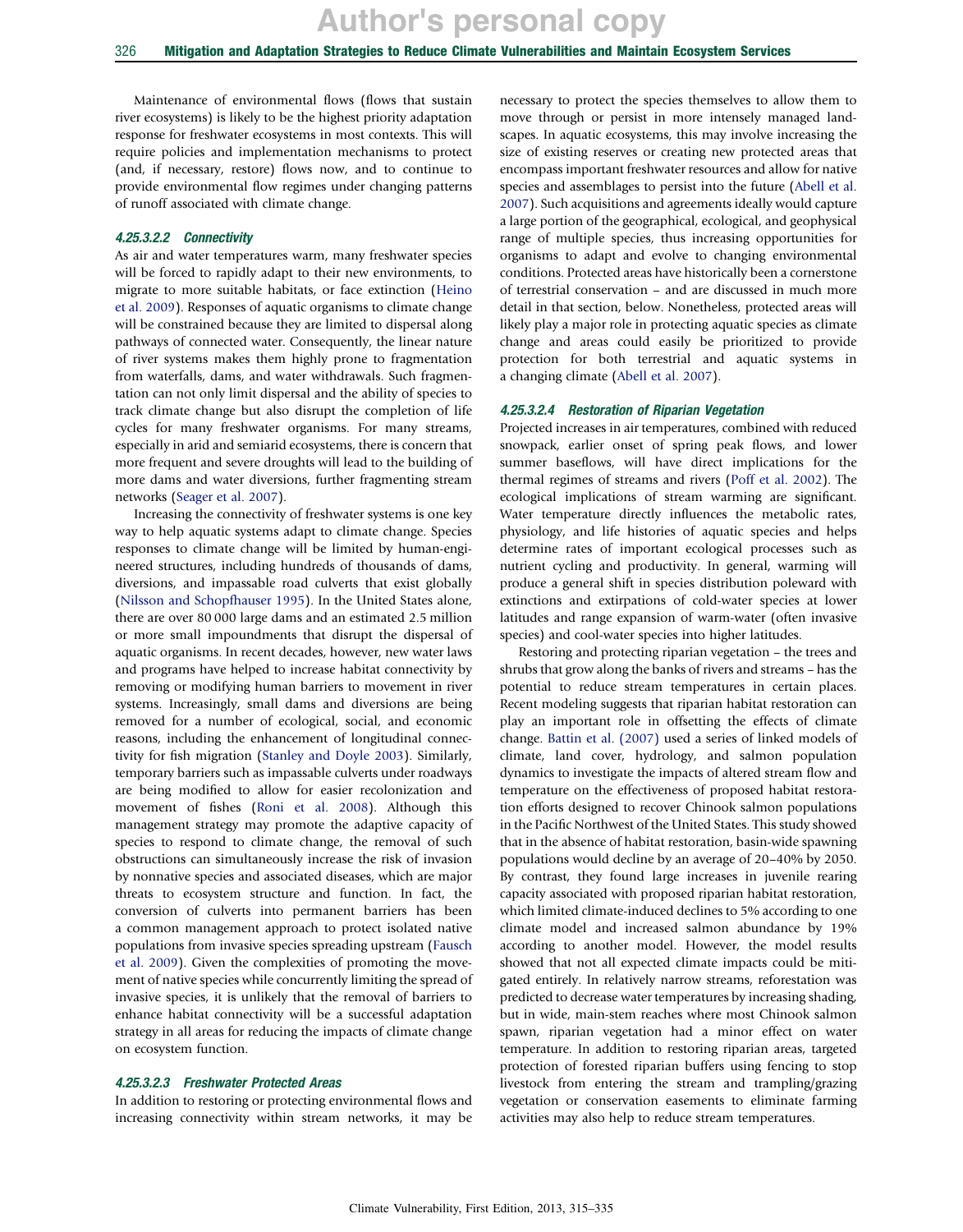#### 4.25.3.3 Terrestrial Systems

The many adaptation strategies that have been proposed for addressing climate change in terrestrial systems can be loosely grouped into three categories – those that involve protected lands and conservation planning, those that address connectivity, and those that are more species or site specific in nature.

#### 4.25.3.3.1 Protected Lands and Conservation Planning

Protecting land is arguably one of the most effective ways of conserving biodiversity and terrestrial ecosystem services. It is generally assumed that lands that are selected to protect today's species and ecological systems will protect those species and systems into the future. Climate change brings this assumption into question. As climates change and species distributions shift, species will move into and out of reserves. Changes in species composition, the timing of ecological events, and the rates of ecosystem processes will result in changes in the functioning of ecosystems and the services they provide. Many proposed adaptation strategies address these challenges by augmenting current protected areas with additional reserves, parks, and preserves (Heller and Zavaleta 2009; Lawler 2009). These strategies range from broad calls for more protected lands to more sophisticated recommendations about how to select new lands or design new reserves to better protect biodiversity and ecosystem services as climates change.

A number of strategies have been proposed for determining where to put new protected lands to best address the effects of climate change. Some of the simplest strategies involve placing reserves at the poleward or elevational boundaries of the range limits of specific species (Peters and Darling 1985), at major transitions between vegetation formations (Halpin 1997), or at the core of species environmental distributions (Araújo et al. 2004). Others have proposed placing reserves between existing reserves – in the hopes that those new reserves will act as stepping stones allowing species to better move from reserve to reserve. Yet another recommendation involves placing reserves across strong environmental gradients. Reserves that span many different environments will potentially allow species to shift their distributions without leaving the reserve.

In addition to these simple rules of thumb for placing reserves to address climate change, many more sophisticated approaches to selecting areas for new reserves have been proposed. For example, modeled climate-driven shifts in species distributions can be used to select new reserves that will protect biodiversity today and into the future (Hannah et al. 2007; Vos et al. 2008; Hole et al. 2009). Although this approach may prove useful for some species and systems, care must be taken in the use of the models developed to project species range shifts. There are many uncertainties associated with the models themselves and the climate projections on which they rely. Another proposed approach to building a reserve network that will be resilient to climate change involves protecting environments in lieu of protecting species and systems. This approach has been referred to as 'protecting the ecological stage.' This analogy implies that the species and the ecological systems are players and that the soils and topography of a region form the stage on which they interact and evolve. By protecting a suite of diverse environments, it is assumed that one will protect the areas where new ecological

systems can develop as climates change (Anderson and Ferree 2010; Beier and Brost 2010). Similarly, others have suggested that more resilient reserve networks will be those that include a diversity of current climates (Pyke and Fischer 2005). Although climates will change, many of the climate gradients generated by latitudinal and topographic patterns will remain. Thus, a set of reserves that protects a diversity of climates today will likely protect a diversity of climates in the future. At least one recent study has applied the concept of protecting environments (topographies, soils, and climate gradients) to a reserve-selection problem (Schloss et al. 2011). One last approach to building a resilient reserve network in a changing climate involves placing reserves in areas that are likely to serve as climate refugia. Refugia are areas that are projected to experience minimal climatic changes and/or have cooler microclimates (Saxon et al. 2005; Hansen et al. 2010; Shoo et al. 2011).

One potential opportunity for climate change adaptation is to consider people as an essential component of species conservation and climate adaptation. While reserve and park systems have a long history of alienating local people, using violence and other coercive measures to separate people and wildlife, in this case, local livelihoods are also threatened by climate change. This provides an opening for a new approach to conservation and a new discourse on the relationship between local people and wildlife.

#### 4.25.3.3.2 Connectivity

As for freshwater systems, improving the connectivity of the terrestrial landscape will be critical for addressing climate change. In response to historical climatic changes, many species shifted their ranges – moving toward the equator as ice sheets advanced and moving poleward as the ice sheets retreated. Today's species will have a much harder time responding to current and impending climatic changes. Present-day landscapes – unlike the landscapes of the distant past – are fragmented by roads, agricultural fields, and residential development. Given that many species will have trouble moving across these human-dominated landscapes, it will be essential to reconnect fragmented landscapes to allow species to respond to shifting climates. Not surprisingly, improving landscape connectivity was the most often recommended climate change adaptation strategy in a recent review of the literature (Heller and Zavaleta 2009).

Many of the recommendations for increasing connectivity involve designing corridors that connect current protected lands. Traditionally, such corridors have been designed for particular focal species, and they have connected reserves or remaining fragments of habitat. However, corridors that facilitate species ranges shifts and the reshuffling of ecosystems will need to connect what is habitat for a species today with an area that may become habitat in the future. In this way, corridor design will need to evolve to address climate change. One such approach to developing corridors for addressing climate change involves basing the corridors on environmental gradients instead of on the current vegetation (which is often used as a measure of habitat) (Beier and Brost 2010). Another approach uses projected changes in climate to orient corridors (Ackerly et al. 2010). A third method involves using modeled shifts in species distributions to identify potential routes that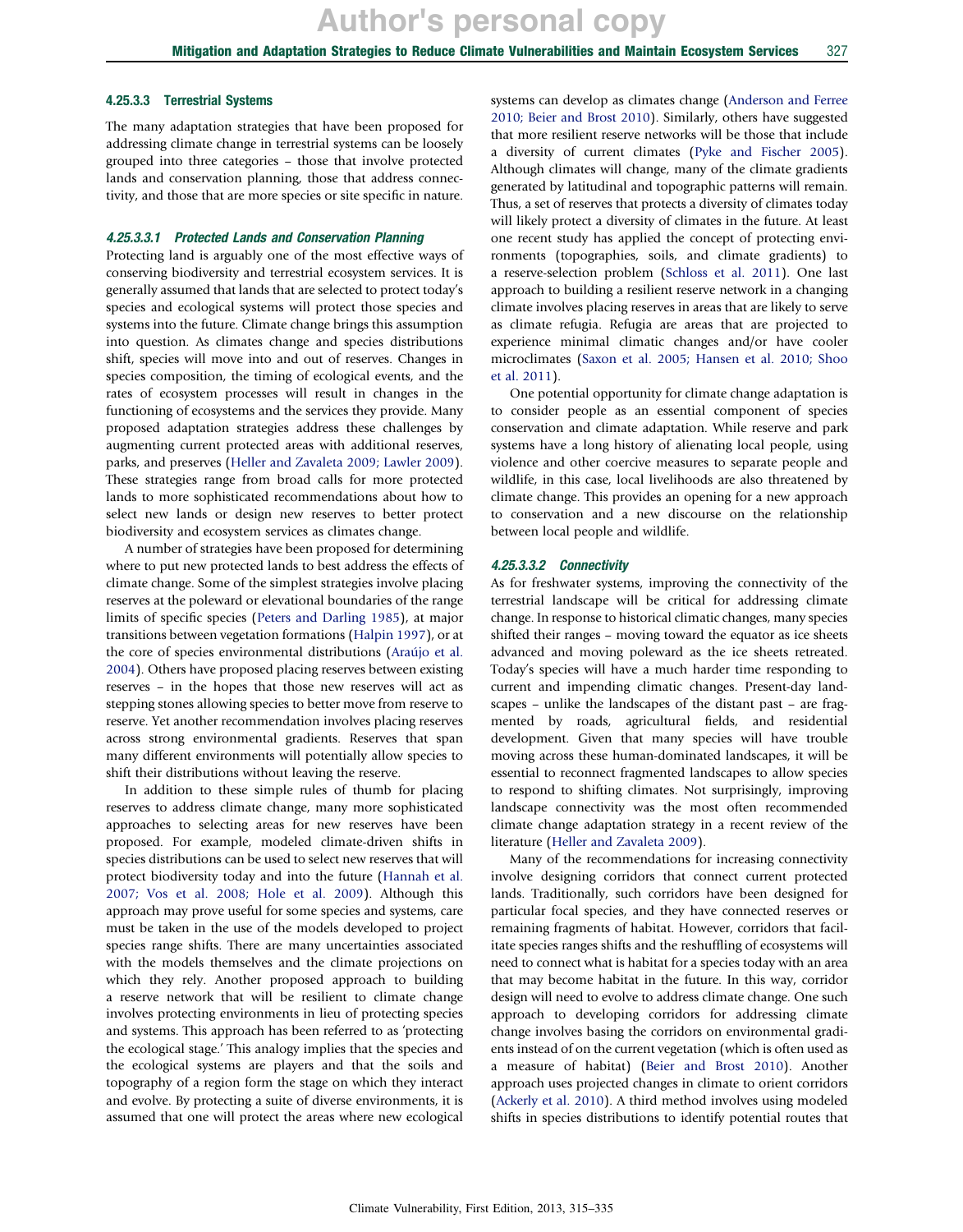species would need to take to move from currently suitable climates to places where climates will likely be suitable in the future (Williams et al. 2005; Rose and Burton 2009). These three approaches are based on different assumptions and have different levels of associated uncertainty. In general, the uncertainty increases with the intensity of modeling required to identify the corridor, and thus the first of the three approaches has the least inherent uncertainty and the last of the three has the most.

Although corridors may be useful for some species, they will not be feasible or effective in all places or for all species. In addition to designing corridors to facilitate species movements, it will likely be necessary to improve the permeability of the landscape in general (Franklin and Lindenmayer 2009). Increasing landscape permeability will involve changing the way we use and manage the landscape. Changes in forest harvest practices from clear-cuts to selective, retention harvests can increase the connectivity of forested landscapes. Landscape planning and zoning for residential development can reduce landscape fragmentation. Windbreaks, fencerows, and crop choices can be used to increase the connectivity of agricultural lands. At a finer scale, choices of landscaping plants, road placement, and wildlife over- and underpasses can increase landscape permeability.

#### 4.25.3.3.3 Species- and Ecosystem-Specific Strategies

Protected lands and connectivity increase species ability to adapt to changing climates at relatively large spatial scales. In general, they address species movements. Adaptation strategies are also needed at finer scales. In particular, strategies are needed that address individual species and ecosystems. Many of these finer scale approaches tend to involve reducing temperatures or otherwise offsetting the exposure to the changes in climate or climate-driven changes in environmental conditions. For example, it may be possible to reduce temperatures by restoring vegetation to provide shade (Wilby et al. 1998; Wilby and Perry 2006). It may be possible to reduce the impacts of changing fire regimes through forest management practices. Fire suppression policies, may, for example, have particularly severe ramifications in a climate in which fires will generally be larger and more frequent. It may also be feasible to provide supplemental water for particularly vulnerable plants or animals in times of drought or during heat waves. Similarly, shade shelters could be provided to help some animals weather heat waves in extreme climates. Although some of these strategies may prove useful in the short term, many will be neither cost-effective nor long-term solutions.

Another system-specific approach to addressing climate change involves altering species composition or community structure in a way that allows a system to better cope with climatic changes. For a forested system, this may mean planting new species or planting seeds of the same species that have a different genetic makeup (Millar et al. 2007; Glick et al. 2009). Likewise, for grasslands and shrublands, this may mean choosing different species or strains for restoration purposes. Moreover, it may mean facilitating the transformation of an ecosystem – for example from a shrubland to a woodland or from a shrubland to a grassland. In many cases, the first species to move into these transitioning systems may be invasive species. Facilitating the transition to a new state using species

native to the region may, in many cases be preferable to having new systems dominated by invasive species. These extreme cases will require ex situ conservation strategies, including seed banking and captive breeding to ensure the long-term survival of the species.

#### 4.25.3.4 Coastal Systems

The interface between the land, sea, and air found in coastal areas is a high-energy system subject to storms, winds, and tides. It is also where the majority of protein comes from in many regions of the world. Many vital ecosystem services are provided along coastal margins of continents and islands. Fringing coral reefs and mangrove forests buffer wave energy, which reduces erosion along the coast. These systems also provide critical habitat for many species, especially nursery areas for provisional services such as fisheries. In many areas, sea-level rise and associated storm surges will make it difficult to protect these systems and the services they provide. Nonetheless, there are two main approaches that will likely prove most useful in coastal systems: building resilience through protection and restoration and facilitating the transition to new ecosystems.

#### 4.25.3.4.1 Protection and Restoration

One of the more beneficial ways, from both an environmental and economic standpoint, to adapt to predicted changes from climate change is by protecting and restoring natural systems that provide multiple ecosystems services. This would include protection of human infrastructure from sea-level rise and increased inundation. Protection and restoration of natural buffers such as barrier islands, mangroves, and coral reefs not only require little financial construction and maintenance but also maintain the wealth of ecosystem services associated with these systems, which include nursery and rearing habitat for many commercial seafood stocks such as fish and shrimp, recreational and cultural opportunities for humans, and protection from inundation. Some natural protection features such as sea ice cannot be maintained in the face of increasing temperatures. In Alaska, the loss of sea ice and melting of permafrost due to warming ocean and air temperatures has exposed the shore to wave energy that used to be absorbed or damped by sea ice or frozen soils. Undoubtedly, ecosystem services that depended on that sea ice protection have also been lost.

Many regions have seen a huge decrease in the area covered by mangroves as coastal areas are drained and mangroves removed for aquaculture. Worldwide, it is estimated that more than 50% of mangrove forests have been destroyed or converted to other uses. On a local scale, many areas have lost all of their mangroves. This loss destroys a wide range of ecosystem services provided by these forests, which range from carbon sequestration to flood protection, spawning, and rearing grounds for many fish and other marine species. Restoring mangrove forests results in increased storm surge protection for natural and human coastal systems, provides nursery habitat for many commercially important fisheries, and stores sediments that may damage offshore coral reefs.

Worldwide, corals exhibit well-documented environmental adaptability over time scales of weeks to thousands of years.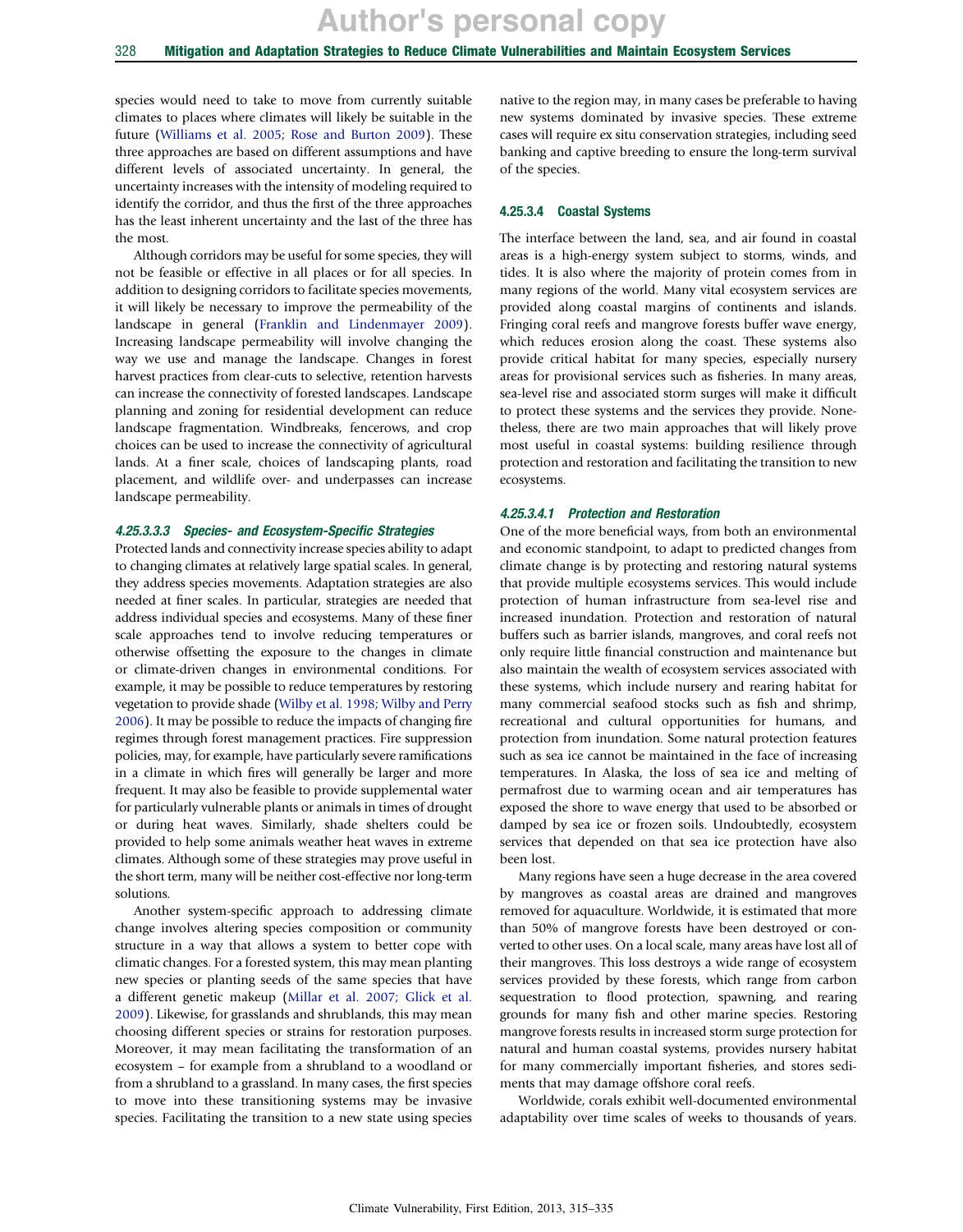Corals are actually two creatures that live together in a symbiotic relationship. Zooxanthellae are the algal component of corals that provide nutrients generated from photosynthesis to the animal component. Different zooxanthellae species and different species of corals in general have differential environmental tolerances. For example, some corals near the Arabian Peninsula exist under conditions of salinity and temperature that are greater than near-term predicted future average salinities and temperatures resulting from climate change. These adaptive changes likely operate on a decadal time scale. Thus, in some cases, it may be possible to identify particular species or zooxanthellae and algal combinations that are more resilient to warming. Protecting coral reefs from other stressors such as excess sediment and/or nutrient and pollutant inputs from terrestrial sources and unregulated diving can increase the coral's ability to adapt to increased water temperatures. Technological adaptation measures include using sprinklers to create roughened sea surface to decrease light penetration or covering reefs with shade cloth to limit bleaching of corals.

#### 4.25.3.4.2 Transition and Migration

As sea levels rise, many coastal systems will need to migrate inland. When there are extensive human uses of coastal space or urban buildup, space for ecosystem recovery and migration of species will not be available. Providing space for the migration of biotic elements of the coastal system at the same time as when human populations are forced to move would provide cobenefits for coastal life and human communities. Ecosystems will usually adjust to changing salinities and water levels, and the services provided by the system will be maintained where conditions are suitable. For example, in 1996, a subdivision east of Houston in Baytown, Texas, was bought out, the structures removed, and the entire area restored to coastal wetlands. A more extreme example of planned retreat is the Maldive Islands. Their current plan is to exploit the current coastal amenities, primarily beaches and coral reefs; secure capital with which to train younger citizens; and prepare them for relocation to other countries such as India, Sri Lanka, and Australia. In the short term, there are negative consequences to ecosystem services due to commercial and touristic exploitation, but in the long run, by abandoning the islands, the system will be able to come to a new ecological state.

In some cases, removing human infrastructure will be a necessary but insufficient means of fostering landward shifts in coastal systems. In such cases, it may be necessary to facilitate the shift in natural systems and stabilize soils by planting more coastal species inland as water levels rise. Such actions have been taken as part of the Alligator River climate change adaptation project on the North Carolina coast in the southeastern United States (Pearsall 2005, Pearsall and Poulter 2005).

#### 4.25.3.5 Human-Dominated Systems

Here we describe some of the adaptation strategies that have been proposed for built environments, agricultural systems, and managed freshwater systems. We explicitly focus on how the most commonly proposed strategies could affect associated ecosystems.

#### 4.25.3.5.1 Built Environments

The severity of climate change impacts will depend, in large part, on our ability to transform the built environment in response to changing conditions. The following section discusses some of the climate change adaptation strategies that will likely take place in built environments and the effects that these strategies may have on ecosystem functions and services. We briefly discuss human migrations, flood control, sea-level rise, increased water storage, and urban heat-island effects.

Perhaps the most basic form of climate change adaptation involving the built environment is human migration. Vulnerable populations will be forced to abandon their homes, relocate, and rebuild. They will displace resident populations and open up the possibility of conflict in the process. The bulk of climate change-related human migration that is already occurring involves movement from rural areas to cities in developing countries. Unplanned urban growth will fuel the expansion of informal urban settlements, and by 2050,  $3 \times 10^9$ people, one-third of the world's population, may inhabit urban slums. In both rural and urban environments, proactive planning and resettlement strategies that identify populations at risk and relocate them stand to drastically reduce long-term human hardship stemming from climate change. They can also protect vital ecosystems from the degradation associated with unplanned development. However, resettlement can have profound negative impacts. Poorly executed, it can degrade indigenous culture, undermine traditional livelihoods, destroy social networks, and deepen poverty by distancing poor communities from employment opportunities. Given these dangers, in some cases, it is preferable to fortify communities against climate change impacts in place. This approach introduces improvements to infrastructure and housing, builds upon the prior efforts of communities, and preserves social networks.

In many regions, climate change will result in increased rainfall and flooding. Conventional approaches to storm water management rely on defensive hard structures. Water runs from impermeable concrete and asphalt surfaces into storm drains, culverts, and concrete embankments. Rivers are straightened, channelized, and isolated from their natural floodplains to accommodate human settlement. As flood events become more intense and frequent with climate change, storm water management strategies must evolve. Rather than take a defensive stance, they should promote the coexistence of humans, habitat, and water. Soft infrastructure or low-impact development strategies, such as permeable paving, green roofs, green walls, rain gardens, bioswales, and constructed wetlands offer a promising alternative to conventional storm water infrastructure. They promote groundwater recharge, reduce flooding, and improve water quality with downstream benefits to aquatic habitats. In areas of severe flood risk, resettling residents on higher ground and reintroducing rivers to their floodplains protects human populations, dissipates flood energy, and creates wetland habitat. Through temporal landuse practices such as intermittent farming, floods become an asset rather than a threat, depositing sediments that enrich agricultural lands.

By 2050, rising sea levels may displace as many as 162 million people (Myers 2002). Like conventional storm water infrastructure, conventional seawall infrastructure relies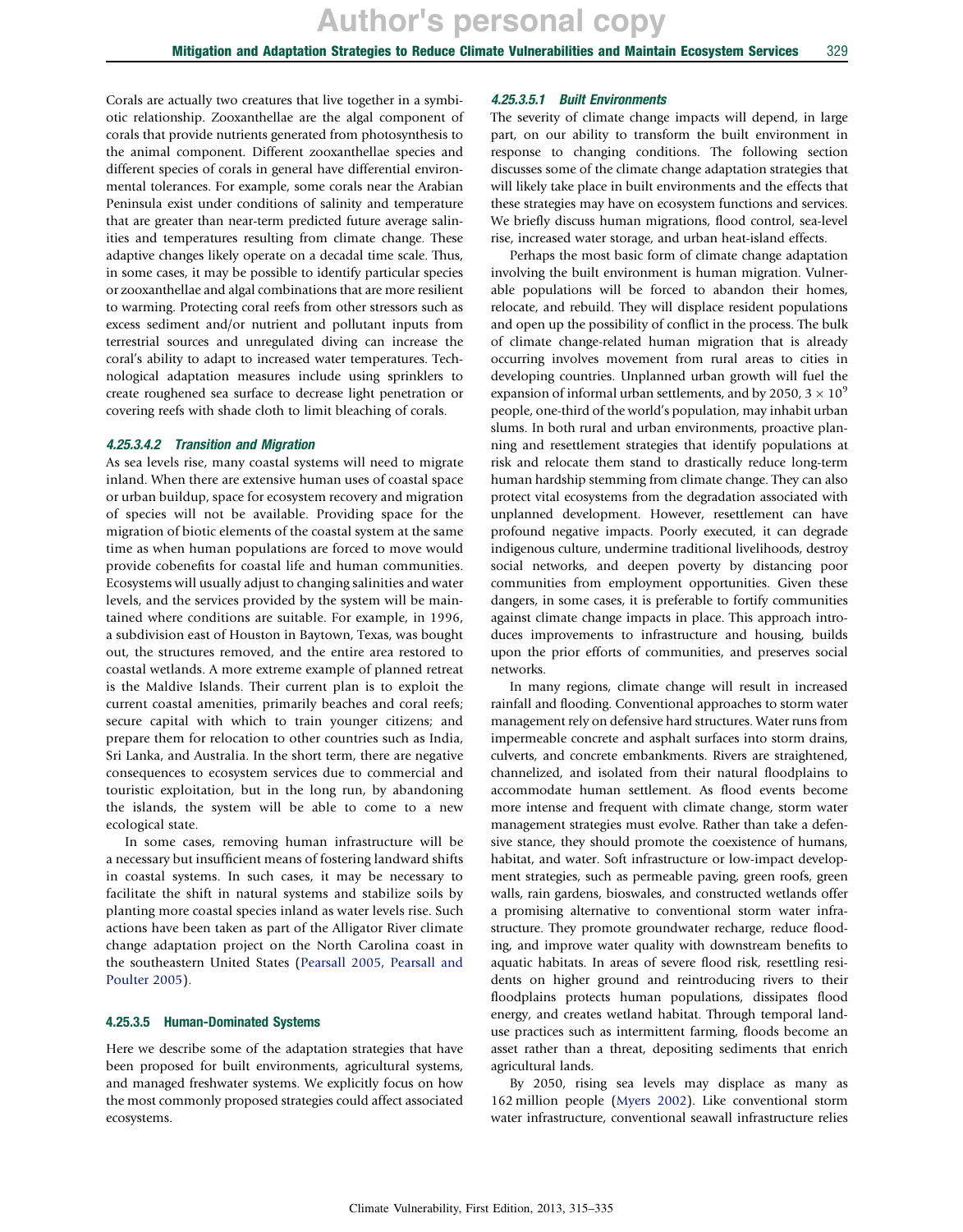on defensive hard structures. As sea levels rise, existing levees will become obsolete. Here again, soft-infrastructure strategies offer a promising alternative. Graduated transitions from sea to land including manmade offshore islands, expansive shallows, and coastal marshes act as buffers for storm surge better equipped to absorb the impacts of extreme weather events. They provide habitat for marine species and, in coastal cities, public space for recreation when conditions permit.

In places like coastal Peru and sub-Saharan Africa, disappearing glaciers and reduced precipitation will increase the frequency, duration, and impacts of drought, undermining food and water security. A number of interventions in the built environment can help communities cope with water scarcity. Increasing water storage at scales ranging from dams to urban reservoirs and household rainwater barrels helps bolster water supplies during prolonged dry periods. In coastal areas, desalination plants and, in select localities of South America and Africa, fog harvesting may prove to be viable alternative water sources. Ecological sanitation technologies such as dry toilets and gray water wetlands conserve potable water for drinking and, as part of a network of integrated ecological infrastructure systems, irrigate and provide nutrients for urban farms and forests. They also help prevent contamination of local water bodies, preserving their viability as sources of potable water and ecological integrity. Further impacts of, and opportunities associated with, these various adaptation strategies are discussed in the Sections 4.25.3.5.2 and 4.25.3.5.3.

Cities in developed countries are on average  $1-3$  °C hotter than the surrounding countryside (UN Human Settlements Programme 2011). Higher urban temperatures increase energy use, degrade urban air quality, raise the temperature of urban storm water runoff, and contribute to general discomfort, respiratory illnesses, heat stroke, and other heat-related illnesses. Warming in conjunction with increased urbanization will amplify urban heat-island effects and their associated impacts.

Several strategies can help reduce urban temperatures. At the scale of the site, urban trees with high, dense canopies, strategically planted around buildings, in parking lots, and along streets permit the passage of air, shade heat-absorbing surfaces, and cool the atmosphere through evapotranspiration. They also reduce the temperature of runoff water. Green roofs perform a similar function on roof surfaces. Buildings and landscapes constructed from materials with high solar reflectance or albedo absorb less heat and reduce urban temperatures. At a larger scale, streets oriented parallel (or up to 30°) to prevailing winds, permeable networks of public open space, strategically situated low-rise buildings, and gaps between high-rise structures increase the air permeability of urban environments.

#### 4.25.3.5.2 Agricultural Systems

Increased temperatures and changes in precipitation regimes are likely to have negative impacts on global food security by worsening the existing regional disparities between developing and developed countries (Easterling et al. 2007; Rosenzweig and Tubiello 2007). This is supported by the prediction that a moderate warming accompanied with elevated  $CO<sub>2</sub>$ concentrations is likely to lead to an increase in crop productivity of developed countries in temperate mid and high latitudes, whereas even a slight increase in temperature could damage crops that are already growing at supraoptimal temperatures in countries located in tropical, low latitudes (Easterling et al. 2007; Easterling 2010). As in other systems, even with significant mitigation efforts, adaptation strategies will be necessary to address the impacts of climate change on agriculture.

Adaptation strategies for more resilient agricultural systems may include altering the timing and location of cropping, switching crop species and cultivars, selecting livestock breeds, crop rotations, and efficiently using and managing water resources. These types of adaptation strategies have been referred to as autonomous strategies (Easterling 2010). Implementing some of these strategies, such as changing the type of livestock that is grazed or changing crop rotations could have profound effects on ecosystem functioning. However, in general, these types of adaptation strategies will have environmental impacts smaller than more intensive strategies that are designed to transform systems.

For many agricultural systems, the magnitude of climatic changes will necessitate more intensive planned adaptation strategies that foster significant transformations of systems or infrastructures (Easterling 2010). Such intensive strategies will be particularly important for sub-Saharan Africa and South Asia where climate will have major impacts on agriculture (Lobell et al. 2008; Nelson et al. 2009). These planned adaptation options include developing new infrastructure (e.g., irrigation infrastructure, transport and storage infrastructure, and efficient water use and reuse technologies), investing in new technical and management options (e.g., crop and livestock improvement, enhancing germplasm), shifts in the distribution of agriculture (e.g., abandoning some areas and farming new lands), and building the capacity to make continuing adjustments. Here, we discuss two of these strategies – improving crop performance and water conservation – in more detail.

Stresses on crops due to extreme heat and pest and pathogen pressures are likely to increase with climate change (Deutsch et al. 2008; Battisti and Naylor 2009). Multiple adaptation options are available for improving crop performance in the face of such climate-driven stresses. First, in conjunction with conventional breeding, crop improvement through genetic engineering is seen as an effective adaptation tool in a changing climate – although public opinion is often divided on the use and consequences of genetically engineered crops (MacDiarmid 2007; Jones 2011). A second approach involves maintaining crop genetic diversity by, for example, collecting and storing the diversity of current cultivars or local landraces. A third adaptation strategy involves exploiting symbiotic relationships between crops and other organisms. For example, it has been shown that numerous fungal and bacterial endophytes confer stress tolerance to heat, drought, salinity, and pathogen attacks (Rodriguez et al. 2008; Rodriguez et al. 2009), and others promote growth and fix atmospheric nitrogen (Doty et al. 2009; Xin et al. 2009). Other strategies include the application of kaolin particle films to reduce heat stress and photoinhibition and to mitigate pest damage (Glenn et al. 1999; Glenn 2009) as well as the incorporation of biochar into soils to confer numerous agronomic benefits that enhance crop performance and stress tolerance (Marris 2006).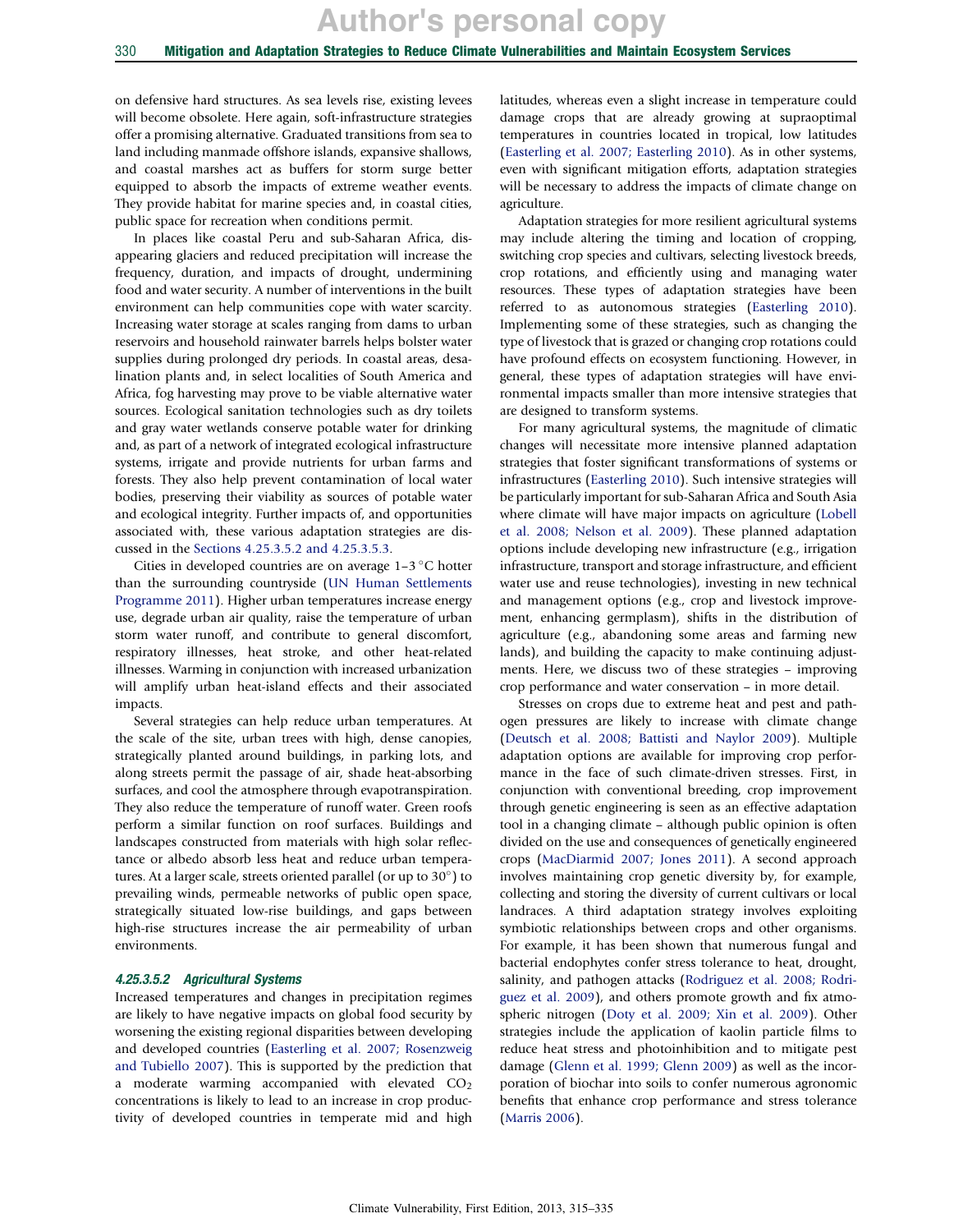Irrigated agriculture accounts for about 70% of the world's freshwater withdrawals (Rosegrant et al. 2009). With increasing global population, the demand for irrigated agriculture will continue to increase globally because realized crop yields normally increase considerably with irrigation. Adaptation strategies that foster more efficient use of water in agriculture will be critical for achieving global food security while conserving water in a changing climate. These strategies will include institutional water management reform, economic incentives for efficient water use, and infrastructure investment for efficient irrigation and water delivery systems (Rosegrant et al. 2009). The 'virtual water' trade through crop products from water-abundant to water-deficit areas should be considered as one of the key adaptation options to climate change (Rosegrant et al. 2009; Easterling 2010). Improving crops for higher water-use efficiency (i.e., greater yield with less water use) should be a goal for genetic, ecological, and agronomic options of adaptation discussed above. Alternative strategies of increasing water storage capacity with dams and increasing the number of stream diversions for agriculture will, in contrast, have significant impacts on aquatic ecosystems (see the Section 4.25.3.5.3 Managed Aquatic Systems).

## 4.25.3.5.3 Managed Aquatic Systems

As discussed above, changes in temperature and precipitation are likely to lead to changes in the demand for water. Projected climatic changes will likely lead to increased demands for residential use, irrigated agriculture, hydropower production, and carbon capture and storage technologies. In some regions, current water management may not adequately cope with the impacts of changing precipitation regimes and increased evaporation on the reliability of water supply, flood risk, health, agriculture, energy generation, and freshwater ecosystems (Palmer 2008). Adaptation strategies designed to address water management for human uses will either directly or indirectly affect ecosystem functioning and ecosystem services. In addition to the adaptation strategies for addressing water demands for agriculture and residential use (addressed to some extent in Sections 4.25.3.5.1 and 4.25.3.5.2), other important adaptation strategies for managed aquatic systems that will impact ecosystem functions and services include increased extraction of groundwater, improving storage capacity by building or modifying dams and reservoirs, desalination of seawater, and expansion of rainwater storage and water transfer (Bates et al. 2008; Hirji and Davis 2009).

Improving storage capacity by building or modifying dams and reservoirs is likely to be one of the most common regional responses to decreased water availability and increased demand for water. The great utility of running water has resulted in the extensive exploitation of streams and rivers by humans throughout the world, a process greatly facilitated by the construction of hundreds of thousands of dams globally (Nilsson et al. 2005). By capturing high river flows and releasing the water in a carefully controlled manner, dam managers can deliver steady and dependable water supplies to downstream areas, protect settlements from floods, or generate power. Although human manipulation of the world's river flows has provided many societal benefits, it has also caused considerable ecological damage and the loss of important ecosystem services valued by society (Baron et al. 2002). Flow

regulation for hydropower and storage, diversion for human use, and extraction of groundwater connected to stream systems often significantly affect the natural seasonal and interannual variation in river flow, commonly referred to as the natural flow regime (Poff et al. 1997). A natural flow regime is needed to sustain the complex riverine and riparian ecological functions and processes that support native biodiversity and provide myriad ecological services including maintaining water quality, recharging groundwater, and nutrient cycling (Naiman et al. 2002).

Facing an ominous future of increasingly severe watersupply shortages in many areas of the world, social planners and government leaders are exploring strategies for ensuring that enough water of sufficient quality is available for use by future generations. Human demands for water are expected to increase under a warmer climate, exacerbating current management problems. Increasing demands for irrigation and industrial cooling water could conflict with the increasing demands for municipal water supplies resulting from urban growth. Climate-induced changes to water availability and increasing human demand for water are likely to prompt the construction or modification of dams and reservoirs to improve storage capacity and enhance water security (WCD 2000; Palmer 2008). For instance, by storing water in reservoirs, water managers capture high flows during wet years or seasons to supplement water supplies at drier times, thereby maximizing the reliability of water supplies and certain economic benefits each year. For regions where increases in runoff variability or more prolonged drought conditions are associated with climate change, the pressure to build watersupply reservoirs will be great.

Although the construction of additional dams and reservoirs will undoubtedly provide many societal benefits, a rich body of scientific knowledge has shown that river regulation also causes considerable ecological damage and the loss of important ecosystem services valued by society (Baron et al. 2002; Postel and Richter 2003). River ecosystem health deteriorates when natural flows of water, sediments, and organic materials through a river system are substantially disrupted or modified by human activities (Poff et al. 1997; Richter et al. 2003). River damming and associated environmental alteration is now widely recognized as a leading cause of declines in freshwater biodiversity globally (Bunn and Arthington 2002). Dams have also been implicated in the loss of commercial fisheries in many estuaries and coastal areas, and in the degradation of other natural ecosystem products and services worldwide (WCD 2000). In addition, reservoirs increase the loss of water due to evaporation. Finally, as mentioned above, reservoirs emit substantial quantities of carbon dioxide and methane into the atmosphere (St. Louis et al. 2000), and therefore, the creation of additional reservoirs is likely to further promote climate change.

In many regions, impending water shortages will also lead to greater interest in desalination as a technique for tapping into the vast and infinitely tempting water supplies of the sea. Recent improvements in reverse osmosis technology, coupled with the rising cost and increasing unreliability of traditional water supplies both currently and projected in the future, are making desalination a water-supply option with major plants in operation, in planning, or under consideration in Europe,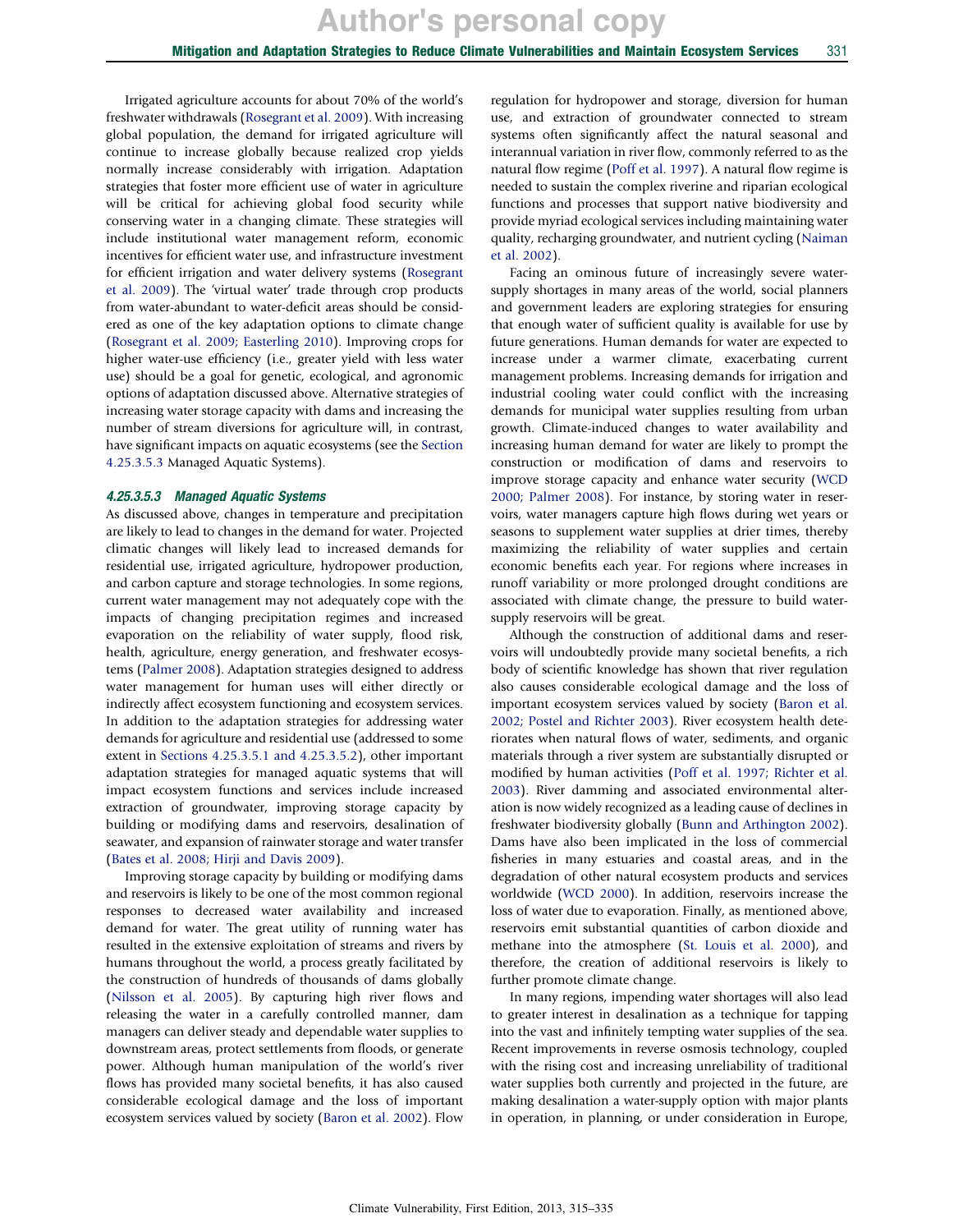North Africa, North America, Australia, China, and India. Like most large-scale industrial processes, making water has a number of actual or potential impacts on aquatic goods and services (WWF 2007). Emerging issues include significant cost and pollution emitted by desalination plants and the mostly unknown, but potentially substantially, effects on freshwater and coastal ecosystems. Intake pipes can remove larvae and small marine organisms, and discharge from desalination plants can elevate levels of salt and other constituents of seawater such as boron; dead sea life, which consumes oxygen while decomposing; chemicals added to change the composition of the water for processing, as well as reducing contamination and clogging of filters and membranes; corrosion byproducts; and the heat added for or during processing. Finally, water manufacturing is an energy-intensive process.

## 4.25.4 Social Considerations in Planning for Mitigation and Adaptation to Climate Change

Although increasing GHG concentrations and the resulting increasing temperatures are global phenomena, the globe will often be an inappropriate scale for developing mitigation and adaptation strategies. Human activities generate differential risks and vulnerabilities that vary with location due to differences in social, political, cultural, and economic conditions (Beck 1992). Although, in one sense, all people are vulnerable to catastrophic climate change, at another more fundamental level, the risk of climate change impacts (along with blame and responsibility) are unevenly distributed. We can begin to think of the unequal distribution of the vulnerability to climate change as a scale issue.

Mitigation and adaptation strategies can be applied at multiple, and often overlapping, scales. At the finest scale, the development of mitigation strategies will depend on local leadership and the attitudes of local populations and individuals toward climate change. At national and international levels, mitigation efforts will be organized through large and formal programs and institutions (e.g., UN-REDD). Although some adaptation strategies will be national and international in nature, much adaptation will take place at finer scales of communities and regions. A hallmark of climate change as a global phenomenon is that leadership and coordination across local, national, and international scales is important for ameliorating its effects. In turn, coordination across scales will entail understanding local climate risks and local and regional understandings of the causes of climate change and the costs and benefits of different mitigation and adaptation strategies.

The effectiveness of any mitigation or adaptation strategy (building codes, population planning, dietary changes, etc.) depends on its acceptance in local, regional, and national communities. Social impediments to adoption of climate change strategies include ideological outlooks, structural constraints, and cultural barriers. For example, free-market ideologies can impede the ability of governments to invest in alternative energies; agricultural subsidies and corporate monopolies on agricultural inputs may create structural barriers to alternative agriculture; and cultural norms for relative water and energy use, family size, or the flavor and texture of food can inhibit conservation of resources and changes in diet.

There is a clear disparity between societies that have contributed the most to GHG emissions and those that will likely suffer the direst consequences of climate change. At the international level, efforts to shift blame from the activities of the rich to the actions of the poor have been used to shirk the responsibility to mitigate climate change and to impede the development of global mitigation strategies. The dispute between the Global North and South over who caused climate change and who must now take responsibility for mitigation is by now well known. Countries in the Global South argue that northern countries have already developed their economies relying on fossil fuel consumption and now, when it is their turn to develop, they are asked to put restrictions on their energy consumption and natural resource use. Meanwhile, the United States has used the reluctance of developing countries to cap emissions as an excuse for inaction on its part. Mitigation and adaptation activities that do not take globally inequalities in wealth, resources, and adaptive capacity into account, or insist on 'equality' in action in a demonstrably unequal world cannot be effective.

Addressing population growth clearly plays a key role in both mitigation and adaptation strategies. However, focusing on population size while ignoring global patterns in the consumption of resources and the distribution of wealth will result in failed policies and strategies. The world's human population is approaching  $7 \times 10^9$ , and a growing population inevitably means greater demand for the numerous goods and services supported by terrestrial and aquatic ecosystems. While the availability of resources has seemingly stretched beyond the direst predictions of several decades ago, the crisis of overconsumption – namely, of coal and other fossil fuels that produce GHGs and contribute to climate change – is simultaneously becoming clearer. While trends over the past several decades suggest that population growth is a significant driver of CO2 emissions (Bongaarts 1992; Dietz and Rosa 1997), it is also true that urbanization, aging, and changes in household size similarly affect energy use and emissions (MacKeller et al. 1995; Cole and Neumayer 2004). Particular point sources of GHG emissions from energy consumption in developed countries, like the internationally managed oil fields of Nigeria or emissions from the recent Iraq war, which since 2003 has released over 140 million metric tons of carbon dioxide, the equivalent of adding 25 million new cars to American roads (Reisch and Kretzmann 2008), should bear at least as much scrutiny as the desires of third world women and men to bear children. An overarching emphasis on population detracts from a nuanced understanding of the multiple drivers of GHG emissions.

It will be ineffective to focus on the effects of climate change on ecosystems without considering the concurrent effects on human well-being and vice versa. Disparities in climate change risk and human health often overlap, and human health and environmental health are intricately intertwined. Although diseases are often approached as singular phenomena, good models exist that demonstrate the interactive effects of multiple morbidity factors on health outcomes and disease trajectories. For example, interactions between acquired immune deficiency syndrome and tuberculosis, or diabetes and severe acute respiratory syndrome, have synergistic impacts on patients that must be understood together. Likewise, social attributes, like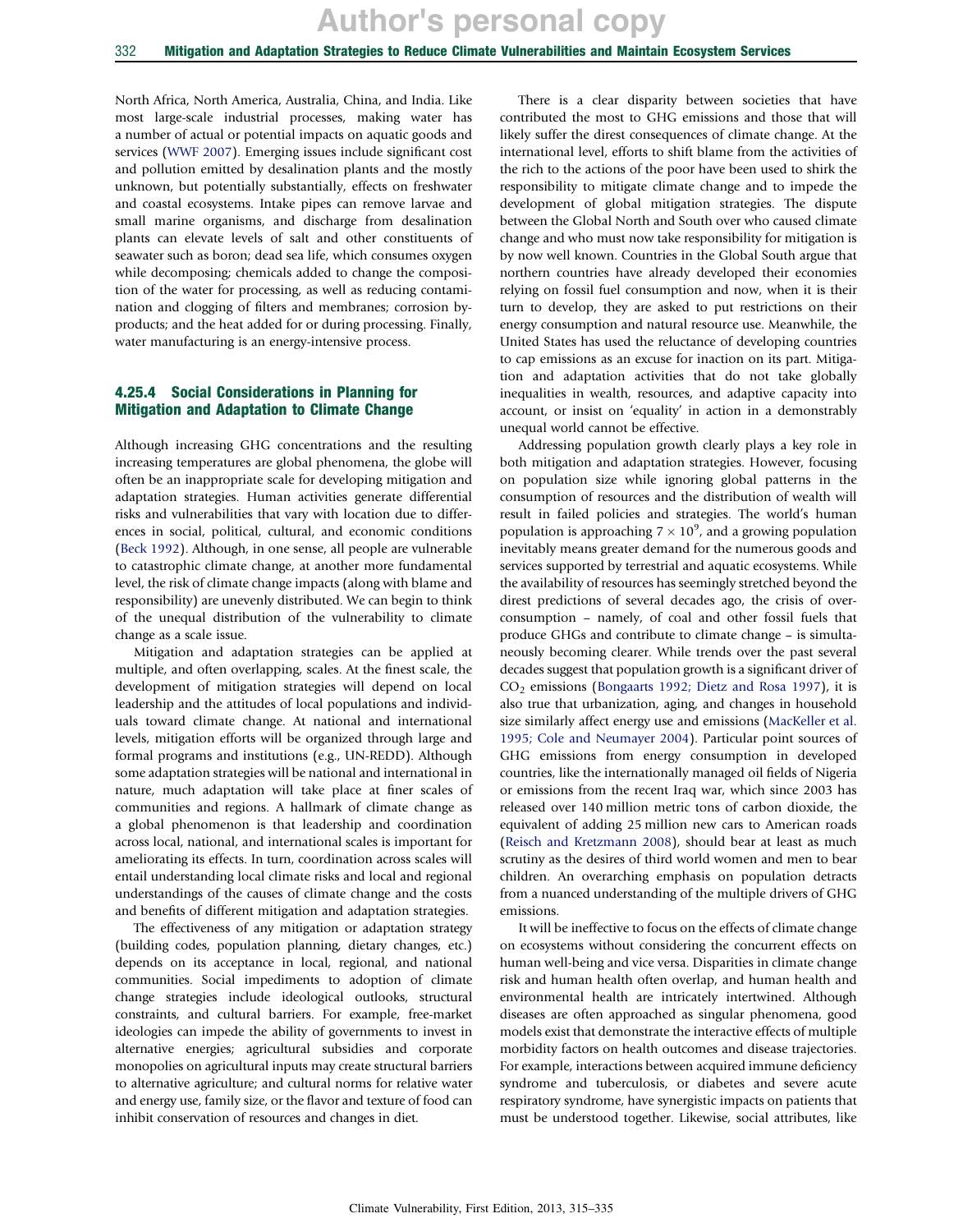poverty or exposure to racism, interact with disease conditions to increase the damaging effects of disease. Such interactions have the potential to influence the effects of climate change on disease movement and clustering, disease interactions, and the impact of climate change on global health (Baer and Singer 2008). Human action and human vulnerability to such interactions between climate, disease, and the environment are structured by social and economic inequality, and thus mitigation and adaptation strategies will need to take these inequalities into account.

What is clear from a social and political perspective on mitigation and adaptation is that no one set of mitigation or adaptation strategies will be applicable to all people in all places. Suggested approaches to either mitigation or adaptation will involve costs and benefits that are unequally distributed across nations, populations, and societies. There will, for example, always be those who can escape pollution with air filters and private vehicles, use air conditioning to survive heat waves, have access to global food markets and multiple water sources, and those who cannot. The most effective mitigation and adaptation strategies, therefore, will address both climate change and environmental justice.

#### Acknowledgments

We thank the Global Health and Environment Faculty Fellows at the University of Washington as well as Thomas Hinckley, Richard Fenske, Judith Wasserheit, and Tikvah Weiner for valuable discussions and support.

#### **References**

- AAAS, 1936: The dust bowl area. Science, 84, 113-114.
- Abell, R., J. D. Allan, and B. Lehner, 2007: Unlocking the potential of protected areas for freshwaters. Biol. Conserv., 134, 48-63.
- Ackerly, D. D., S. R. Loarie, W. K. Cornwell, S. B. Weiss, H. Hamilton, R. Branciforte, and N. J. B. Kraft, 2010: The geography of climate change: implications for conservation biogeography. Divers. Distrib., 16, 476-487.
- Anderson, M. G., and C. E. Ferree, 2010: Conserving the stage: climate change and the geophysical underpinnings of species diversity. PLoS One, 5, e11554.
- Aprahamian, M. W., C. D. Aprahamian, and A. M. Knights, 2010: Climate change and the green energy paradox: the consequences for twaite shad Alosa fallax from the River Severn, U.K. J. Fish Biol., 77, 1912-1930.
- Araújo, M. B., M. Cabeza, W. Thuiller, L. Hannah, and P. H. Williams, 2004: Would climate change drive species out of reserves? An assessment of existing reserveselection methods. Glob. Change Biol., 10, 1618-1626.
- Arvai, J., and Coauthors, 2006: Adaptive management of the global climate problem: bridging the gap between climate research and climate policy. Clim. Change, 78, 217–225.
- Baer, H., and M. Singer, 2008: Global Warming and the Political Ecology of Health. Left Coast Press, Walnut Creek.
- Bala, G., P. B. Duffy, and K. E. Taylor, 2008: Impact of geoengineering schemes on the global hydrological cycle. Proc. Natl. Acad. Sci. USA, 105, 7664-7669.
- Baron, J. S., and Coauthors, 2002: Meeting ecological and societal needs for freshwater. Ecol. Appl., 12, 1247-1260.
- Bates, B.C., Z. W. Kundzewicz, S. Wu, and J. P. Palutikof, Eds., 2008: Climate Change and Water. Geneva.
- Battin, J., M. W. Wiley, M. H. Ruckelshaus, R. N. Palmer, E. Korb, K. K. Bartz, and H. Imaki, 2007: Projected impacts of climate change on salmon habitat restoration. Proc. Natl. Acad. Sci. USA, 104, 6720-6725.
- Battisti, D. S., and R. L. Naylor, 2009: Historical warnings of future food insecurity with unprecedented seasonal heat. Science, 323, 240-244.
- Beck, U., 1992: Risk Society: Toward a New Modernity. Sage Publications, Thousand Oaks
- Beier, P., and B. Brost, 2010: Use of land facets to plan for climate change: conserving the arenas, not the actors. Conserv. Biol., 24, 701-710.
- Blunden, L. S., and A. S. Bahaj, 2007: Tidal energy resource assessment for tidal stream generators. Proceedings of the Institution of Mechanical Engineers, Part A. J. Power Energy, 221, 137–146.
- Bongaarts, J., 1992: Population growth and global warming. Popul. Dev. Rev., 18, 299–319.
- Bunn, S. E., and A. H. Arthington, 2002: Basic principles and ecological consequences of altered flow regimes for aquatic biodiversity. Environ. Manag., 30, 492-507.
- Burney, J. A., S. J. Davis, and D. B. Lobell, 2010: Greenhouse gas mitigation by agricultural intensification. Proc. Natl. Acad. Sci. USA, 107, 12052-12057.
- Carlson, M., and Coauthors, 2010: Maintaining the role of Canada's forests and peatlands in climate regulation. For. Chron., 86, 434-443.
- Cole, M. A., and E. Neumayer, 2004: Examining the impact of demographic factors on air pollution. Popul. Environ., 26, 5-21.
- Cook, B. I., R. L. Miller, and R. Seager, 2009: Amplification of the North American 'Dust Bowl' drought through human-induced land degradation. Proc. Natl. Acad. Sci. U.S.A., **106,** 4997-5001.
- de Baar, H. J. W., and Coauthors, 2005: Synthesis of iron fertilization experiments: from the iron age in the age of enlightenment. J. Geophys. Res., 110, C09S16, <http://dx.doi.org/10.1029/2004JC002601>
- Deutsch, C. A., J. J. Tewksbury, R. B. Huey, K. S. Sheldon, C. K. Ghalambor, D. C. Haak, and P. R. Martin, 2008: Impacts of climate warming on terrestrial ectotherms across latitude. Proc. Natl. Acad. Sci. USA, 105, 6668-6672.
- Dickson, B., E. Dunning, S. Killen, L. Miles, and N. Pettorelli, 2009: Carbon Markets and Forest Conservation: A Review of the Environmental Benefits of REDD Mechanisms. UNEP World Conservation Monitoring Centre.
- Dietz, T., and E. A. Rosa, 1997: Effects of population and affluence on  $CO<sub>2</sub>$  emissions. Proc. Natl. Acad. Sci. USA, 94, 175-179.
- Dise, N. B., 2009: Peatland response to global change. Science, 326, 810-811.
- Donato, D. C., J. B. Kauffman, D. Murdiyarso, S. Kurnianto, M. Stidham, and M. Kanninen, 2011: Mangroves among the most carbon-rich forests in the tropics. Nat. Geosci., <http://dx.doi.org/10.1038/NGEO1123>
- Doty, S. L., B. Oakley, G. Xin, J. W. Kang, G. Singleton, Z. Khan, A. Vajzovic, and J. T. Staley, 2009: Diazotrophic endophytes of native black cottonwood and willow. Symbiosis, 47, 23–33.
- Drewitt, A. L., and R. H. W. Langston, 2006: Assessing the impacts of wind farms on birds. *Ibis*, **148,** 29-42.
- Easterling, W. E., 2010: Guidelines for adapting agriculture to climate change. Handbook of Climate Change and Agroecosystems: Impacts, Adaptation, and Mitigation. D. Hillel, and C. Rosenzweig, Eds., Imperial College Press, 269–286.
- Easterling, W. E., and Coauthors, 2007: Food, fibre and forest products. Climate Change 2007: Impacts, Adaptation and Vulnerability. Contribution of Working Group II to the Fourth Assessment Report of the Intergovernmental Panel on Climate Change. M. L. Parry, O. F. Canziani, J. P. Palutikof, P. J. van der Linden, and C. E. Hanson, Eds., Cambridge University Press, 273–313.
- Escobedo, F. J., T. Kroeger, and J. E. Wagner, 2011: Urban forests and pollution mitigation: analyzing ecosystem services and disservices. Environ. Pollut., [http://](http://dx.doi.org/10.1016/j.envpol.2022.01.010) [dx.doi.org/10.1016/j.envpol.2022.01.010](http://dx.doi.org/10.1016/j.envpol.2022.01.010)
- FAO, 2011: State of the World's Forests.
- Fargione, J., J. Hill, D. Tilman, S. Polasky, and P. Hawthorne, 2008: Land clearing and the biofuel carbon debt. Science, 319, 1235-1238.
- Fausch, K. D., B. Rieman, E. J. B. Dunham, M. K. Young, and D. P. Peterson, 2009: Invasion versus isolation: trade-offs in managing native salmonids with barriers to upstream movement. Conserv. Biol., 23, 859-870.
- Fletcher, R. J., B. A. Robertson, J. Evans, P. J. Doran, J. R. R. Alavalapati, and D. W. Schemske, 2010: Biodiversity conservation in the era of biofuels: risks and opportunities. Front. Ecol. Environ., 9, 161-168.
- Fox, A. D., M. Desholm, J. Kahlert, T. K. Christensen, and I. K. Petersen, 2006: Information needs to support environmental impact assessment of the effects of European marine offshore wind farms on birds. *Ibis*, **148,** 129-144.
- Fox, H. E., and Coauthors, 2009: Why do we fly? Ecologists' sins of emission. Front. Ecol. Environ., **7,** 294–296.
- Franklin, J. F., and D. Lindenmayer, 2009: Importance of matrix habitats in maintaining biological diversity. Proc. Natl. Acad. Sci. USA, 106, 349-350.
- Glenn, D. M., 2009: Particle film mechanisms of action that reduce the effect of environmental stress in 'Empire' apple. J. Am. Soc. Hortic. Sci., 134, 314-321.
- Glenn, D. M., G. J. Puterka, T. Vanderzwet, R. E. Byers, and C. Feldhake, 1999: Hydrophobic particle films: a new paradigm for suppression of arthropod pests and plant diseases. J. Econ. Entomol., 92, 759-771.
- Glick, P., A. Staudt, and B. Stein, 2009: A New Era for Conservation: Review of Climate Change Adaptation Literature. Page 69. National Wildlife Federation, Washington, DC.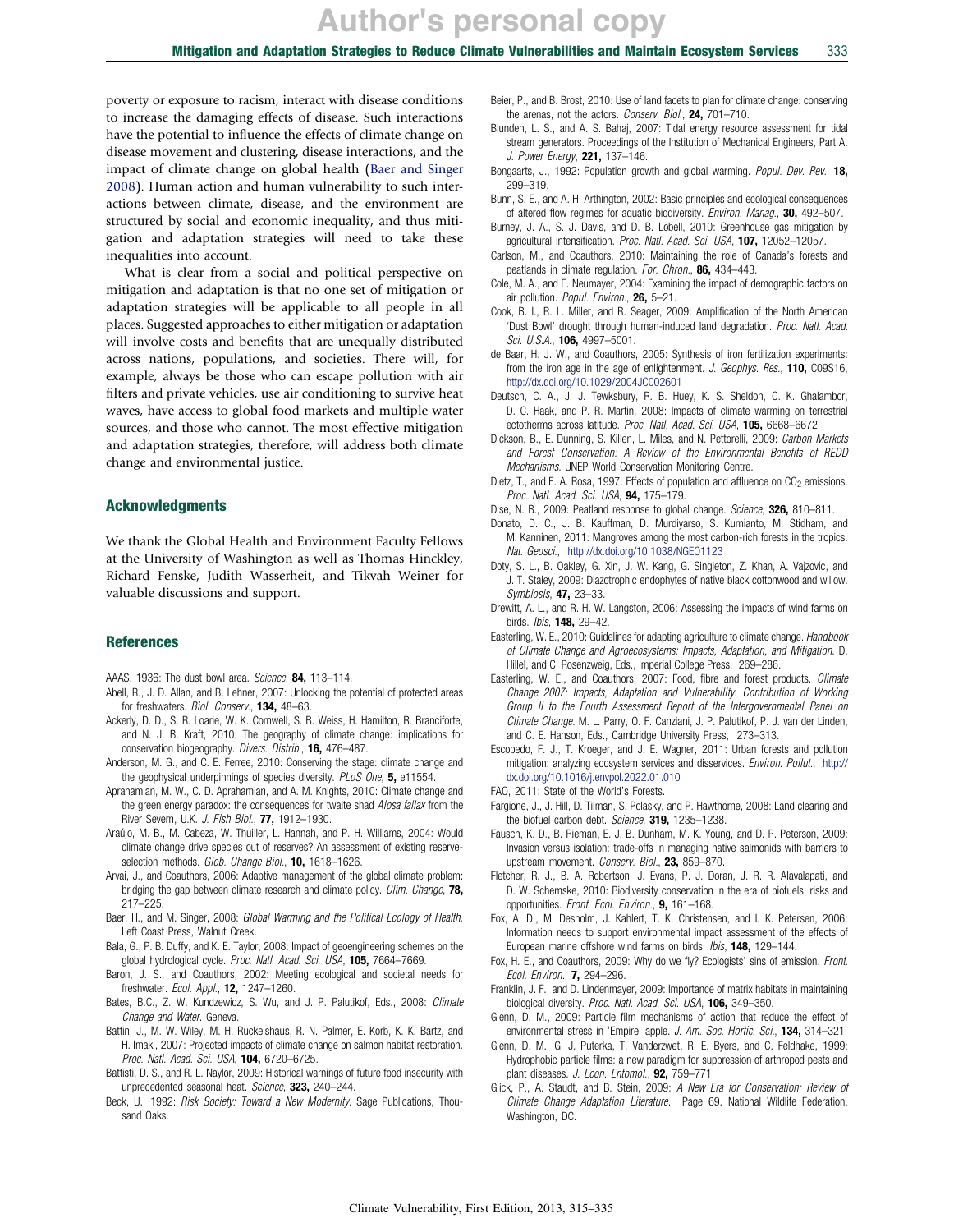- Goldemberg, J., 2007: Ethanol for a sustainable energy future. Science, 315, 808–810.
- Govindasamy, B., S. Thompson, P. B. Duffy, K. Caldeira, and C. Delire, 2002: Impact of geoengineering schemes on the terrestrial biosphere. Geophys. Res. Lett., 29 (22), 2061 pp, <http://dx.doi.org/10.1029/2002GL015911>.
- Halpin, P. N., 1997: Global climate change and natural-area protection: management responses and research directions. Ecol. Appl., 7, 828–843.
- Hannah, L., 2010: A global conservation system for climate-change adaptation. Conserv. Biol., 24, 70–77.
- Hannah, L., G. F. Midgley, S. Andelman, M. B. Araujo, G. Hughes, E. Martinez-Meyer, R. G. Pearson, and P. Williams, 2007: Protected area needs in a changing climate. Front. Ecol. Environ., 5, 131–138.
- Hansen, L., J. Hoffman, C. Drews, and E. Mielbrecht, 2010: Designing climate-smart conservation: guidance and case studies. Conserv. Biol., 24, 63–69.
- Harwell, E., 2000: Remote sensibilities: discourses of technology and the making of Indonesia's natural disaster. Dev. Change, 31, 307-340.
- Heino, J., R. Virkkala, and H. Toivonen, 2009: Climate change and freshwater biodiversity: detected patterns, future trends and adaptations in northern regions. Biol. Rev., **84,** 39–54.
- Heller, N. E., and E. S. Zavaleta, 2009: Biodiversity management in the face of climate change: a review of 22 years of recommendations. Biol. Conserv., 142, 14–32.
- Hirji, R., and R. Davis, 2009: Environmental Flows in Water Resources Policies, Plans, and Projects: Findings and Recommendations. World Bank.
- Hoegh-Guldberg, O., L. Hughes, S. McIntyre, D. B. Lindenmayer, C. Parmesan, H. P. Possingham, and C. D. Thomas, 2008: Assisted colonization and rapid climate change. Science, 321, 345-346.
- Hole, D. G., S. G. Willis, D. J. Pain, L. D. Fishpool, S. H. M. Butchart, Y. C. Collingham, C. Rahbek, and B. Huntley, 2009: Projected impacts of climate change on a continent-wide protected area network. Ecol. Lett., 12, 420-431.
- Holling, C. S., 1973: Resilience and stability of ecological systems. Ann. Rev. Ecol. Syst., 4, 1–23.
- Holling, C. S., 1978: Adaptive Environmental Assessment and Management. Wiley.
- Hunter, M. L., 2007: Climate change and moving species: furthering the debate on assisted colonization. Conserv. Biol., 21, 1356-1358.
- IEA, 2006a: Energy Technology Perspectives 2006; Scenarios & Strategies to 2050. International Energy Agency. 479 pp.
- IEA, 2006b: Light's Labour's Lost. Policies for Energy Efficient Lighting. IEA.
- IPCC, 2001: Climate Change 2001: Impacts, Adaptation, and Vulnerability. Contribution of Working Group II to the Third Assessment Report of the Intergovernmental Panel on Climate Change. Cambridge University Press.
- IPCC, 2007a: Climate Change 2007: Impacts, Adaptation and Vulnerability. Contribution of Working Group II to the Fourth Assessment Report of the Intergovernmental Panel on Climate Change. Cambridge University Press. 976 pp.
- IPCC, 2007b: Climate Change 2007: Mitigation. Contribution of Working group III to the Fourth Assessment Report of the Intergovernmental Panel on Climate Change. Cambridge University Press.
- IUCN, 2000: Vision for Water and Nature: A World Strategy for Conservation and Sustainable Management of Water Resources in the 21st Century. International Union for the Conservation of Nature.
- Jones, J. D. G., 2011: Why genetically modified crops? Philos. Transact. R. Soc. A. Math. Phys. Eng. Sci., 369, 1807-1816.
- Kanninen, M., M. Brockhaus, D. Murdiyarso, and G. Nabuurs, 2010: Harnessing forests for climate change mitigation through  $REDD+$  M. G. P. Katila, G. Galloway, R. Alfaro, M. Kanninen, M. Lobovikov, and J. Varjo, Eds. Forests and Society -Responding to Global Drivers of Change. IUFRO World Series, Vol. 25.
- Kareiva, P., and Coauthors, 2008: Synthesis and conclusions. A Report by the U.S. Climate Change Science Program and the Subcommittee on Global Change Research. Preliminary Review of Adaptation Options for Climate-Sensitive Ecosystems and Resources. S. H. Julius, and J. M. West, Eds., U.S. Environmental Protection Agency, 9-1–9-66.
- Lal, R., 2004: Soil carbon sequestration impacts on global climate change and food security. Science, 304, 1623-1627.
- Lawler, J. J., 2009: Climate change adaptation strategies for resource management and conservation planning. Ann. N. Y. Acad. Sci., 1162, 79–98.
- Lawler, J. J., and Coauthors, 2010: Resource management in a changing and uncertain climate. Front. Ecol. Environ., 8, 35-43.
- Lobell, D. B., M. B. Burke, C. Tebaldi, M. D. Mastrandrea, W. P. Falcon, and R. L. Naylor, 2008: Prioritizing climate change adaptation needs for food security in 2030. Science, 319, 607-610.
- Lowe, C., 2006: Wild Profusion: Biodiversity Conservation in an Indonesian Archipelago. Princeton University Press.
- MacDiarmid, R., 2007: Genetically modified crop plants: science versus society? A perspective. Australas. Plant Pathol., 36, 516-519.
- MacKeller, F. L., W. Lutz, C. Prinz, and A. Goujon, 1995: Population, households, and CO<sub>2</sub> emissions. Popul. Dev. Rev., 21, 849-865.
- Marris, E., 2006: Putting the carbon back: black is the new green. Nature, 442, 624–626.
- Mazria, E., and K. Kerschner, 2008: The 2030 Blueprint, Solving Climate Change Saves Millions. Architecture 2030 Inc.
- McLachlan, J. S., J. J. Hellmann, and M. W. Schwartz, 2007: A framework for debate of assisted migration in an era of climate change. Conserv. Biol., 21, 297-302.
- McMichael, A. J., J. W. Powles, C. D. Butler, and R. Uauy, 2007: Food, livestock production, energy, climate change, and health. *Lancet*, **370,** 1253-1263.
- Millar, C. I., N. L. Stephenson, and S. L. Stephens, 2007: Climate change and forests of the future: Managing in the face of uncertainty. Ecol. Appl., 17, 2145-2151.
- Myers, N., 2002: Environmental refugees, a growing phenomenon of the 21st century. Philos. Trans. R. Soc. Biol. Sci., 357, 609-613.
- Naiman, R. J., S. E. Bunn, C. Nilsson, G. E. Petts, G. Pinay, and L. C. Thompson, 2002: Legitimizing fluvial ecosystems as users of water: an overview. Environ. Manag., 30, 455-467.
- Nelson, G. C., and Coauthors, 2009: Climate Change: Impact on Agriculture and Costs of Adaptation. International Food Policy Research Institute. Number of 19 pp.
- Nemet, G. F., T. Holloway, and P. Meier, 2010: Implications of incorporating air-quality co-benefits into climate change policymaking. Environ. Res. Lett., [http://](http://dx.doi.org/10.1088/1748-9326/5/1/014007) [dx.doi.org/10.1088/1748-9326/5/1/014007](http://dx.doi.org/10.1088/1748-9326/5/1/014007)
- Nilsson, C., C. A. Reidy, M. Dynesius, and C. Revenga, 2005: Fragmentation and flow regulation of the world's large river systems. Science, 308, 405-408.
- Nilsson, S., and W. Schopfhauser, 1995: The carbon sequestration potential of a global afforestation program. Clim. Change, 30, 267–293.
- O'Connor, J., 2004: Survey on Actual Service Lives of North American Buildings. Woodframe Housing Durability and Disaster Issues Conference, Las Vegas.
- Olden, J. D., M. J. Kennard, J. J. Lawler, and N. L. Poff, 2011: Challenges and opportunities in implementing managed relocation for conservation of freshwater species. Conserv. Biol., 25, 40–47.
- Palmer, M. A., 2008: Climate change and the world's river basins: anticipating management options. Front. Ecol. Environ., 6, 81-89.
- Parmesan, C., 2006: Ecological and evolutionary responses to recent climate change. Annu. Rev. Ecol. Evol. Syst. **37,** 637–669.
- Pearsall, S. H., III, 2005: Managing for future change on the Albemarle sound. Climate Change and Biodiversity. L. Hannah, and T. E. Lovejoy, Eds., Yale University Press, 359–362.
- Pearsall, S. H., III, and B. Poulter, 2005: Adapting coastal lowlands to rising seas. Principles of Conservation Biology. M. J. Groom, G. K. Meffe, and C. R. Carroll, Eds., Sinauer Associates, 366–370.
- Pelletier, N., and P. Tyedmers, 2010: Forecasting potential global environmental costs of livestock production 2000–2050. Proc. Natl. Acad. Sci. USA, 107, 18371–18374.
- Peters, R. L., and J. D. S. Darling, 1985: The greenhouse effect and nature reserves: global warming would diminish biological diversity by causing extinctions among reserve species. Bioscience, 35, 707-717.
- Pielke, R. A. S., J. Adegoke, A. Beltran-Przekurat, C. A. Hiemstra, J. Lin, U. S. Nair, D. Niyogi, and T. E. Nobis, 2007: An overview of regional land use and land cover impacts on rainfall. Tellus. B,  $59, 587-601$ .
- Pimentel, D., 2006: Soil erosion: a food and environmental threat. Environ. Dev. Sustain., **8.** 119–137.
- Poff, N. L., D. Allan, M. B. Bain, J. R. Karr, K. L. Prestegaard, B. D. Richter, R. E. Sparks, and J. C. Stromberg, 1997: The natural flow regime: a paradigm for river conservation and restoration. Bioscience, 47, 769-784.
- Poff, N. L., M. M. Brinson, and J. W. J. Day, 2002: Aquatic Ecosystems and Global Climate Change: Potential Impacts on Inland Freshwater and Coastal Wetland Ecosystems in the United States. Pew Center on Global Climate Change.
- Postel, S., and S. Carpenter, 1997: Freshwater ecosystem services. Nature's Services: Societal Dependence on Natural Ecosystems. G. C. Daily, Ed., Island Press, 195–214.
- Postel, S., and B. D. Richter, 2003: Rivers for Life: Managing Water for People and Nature. Island Press.
- Pyke, C. R., and D. T. Fischer, 2005: Selection of bioclimatically representative biological reserve systems under climate change. Biol. Conserv., 121, 429-441.
- Reisch, N., and S. Kretzmann, 2008: A Climate of War: The War in Iraq and Global Warming. Oil Change International. Number of 21 pp.
- Research and Innovation Technology Administration, cited 2011: National transportation statistics. [Available online at [http://www.bts.gov/publications/national\\_](http://www.bts.gov/publications/national_transportation_statistics/html/table_04_49.html) [transportation\\_statistics/html/table\\_04\\_49.html](http://www.bts.gov/publications/national_transportation_statistics/html/table_04_49.html).]